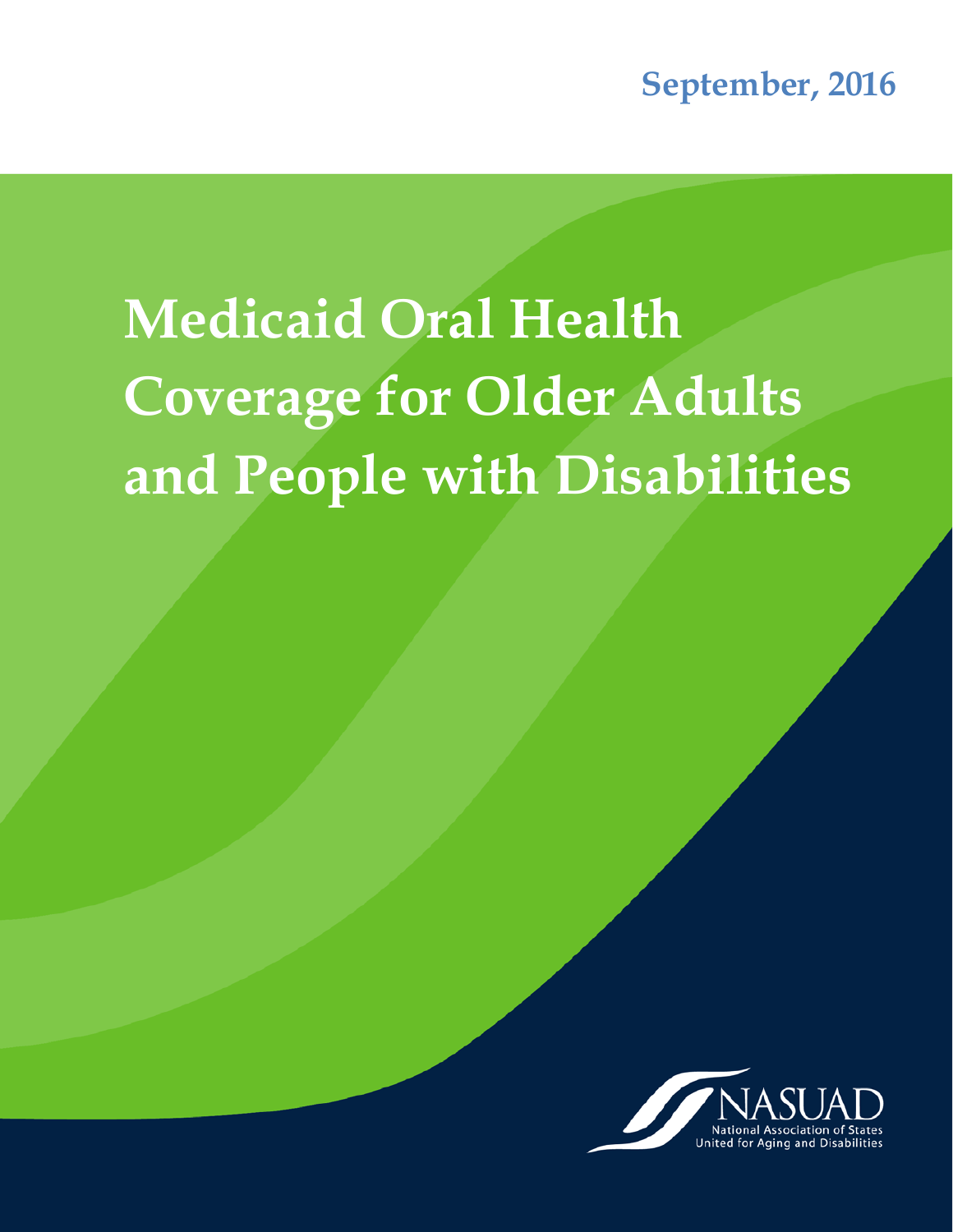**The National Association of States United for Aging and Disabilities (NASUAD)** represents the nation's 56 state and territorial agencies on aging and disabilities and supports visionary state leadership, the advancement of state systems innovation and the articulation of national policies that support home and community based services for older adults and individuals with disabilities. NASUAD's members oversee the implementation of the Older Americans Act (OAA), and many also function as the operating agency in their state for Medicaid waivers that serve older adults and individuals with disabilities. Together with its members, the mission of the organization is to design, improve, and sustain state systems delivering home and community based services and supports for people who are older or have a disability, and their caregivers.

# NASUAD BOARD OF DIRECTORS, 2015-2016

**Gary Jessee,** Associate Commissioner **Donna Harvey, Director** Medicaid/CHIP Division **Internal CHIP Division** Iowa Department on Aging Texas Health and Human Des Moines, IA Services Commission Austin, TX

*First Vice President At-Large*  **James Rothrock,** Commissioner **Alice Bonner,** Secretary Rehabilitative Services **Elder Affairs** Henrico, VA Boston, MA

*Second Vice President At-Large*  **Lora Connolly,** Director **Jed Ziegenhagen,** Director Sacramento, CA Denver, CO

*Secretary Past President*  **Patti Killingworth,** Assistant Commissioner **Lance Robertson,** Director Bureau of TennCare **Oklahoma Aging Services Division** Nashville, TN Contract City, OK Contract City, OK

*President Treasurer* 

Virginia Department of Aging and Massachusetts Executive Office of

California Department of Aging Theorem Colorado Office of Community Living

*This document was supported by a grant from the DentaQuest Foundation. NASUAD developed this document independently from the foundation and any points of view or opinions do not necessarily represent official policy of the DentaQuest Foundation.*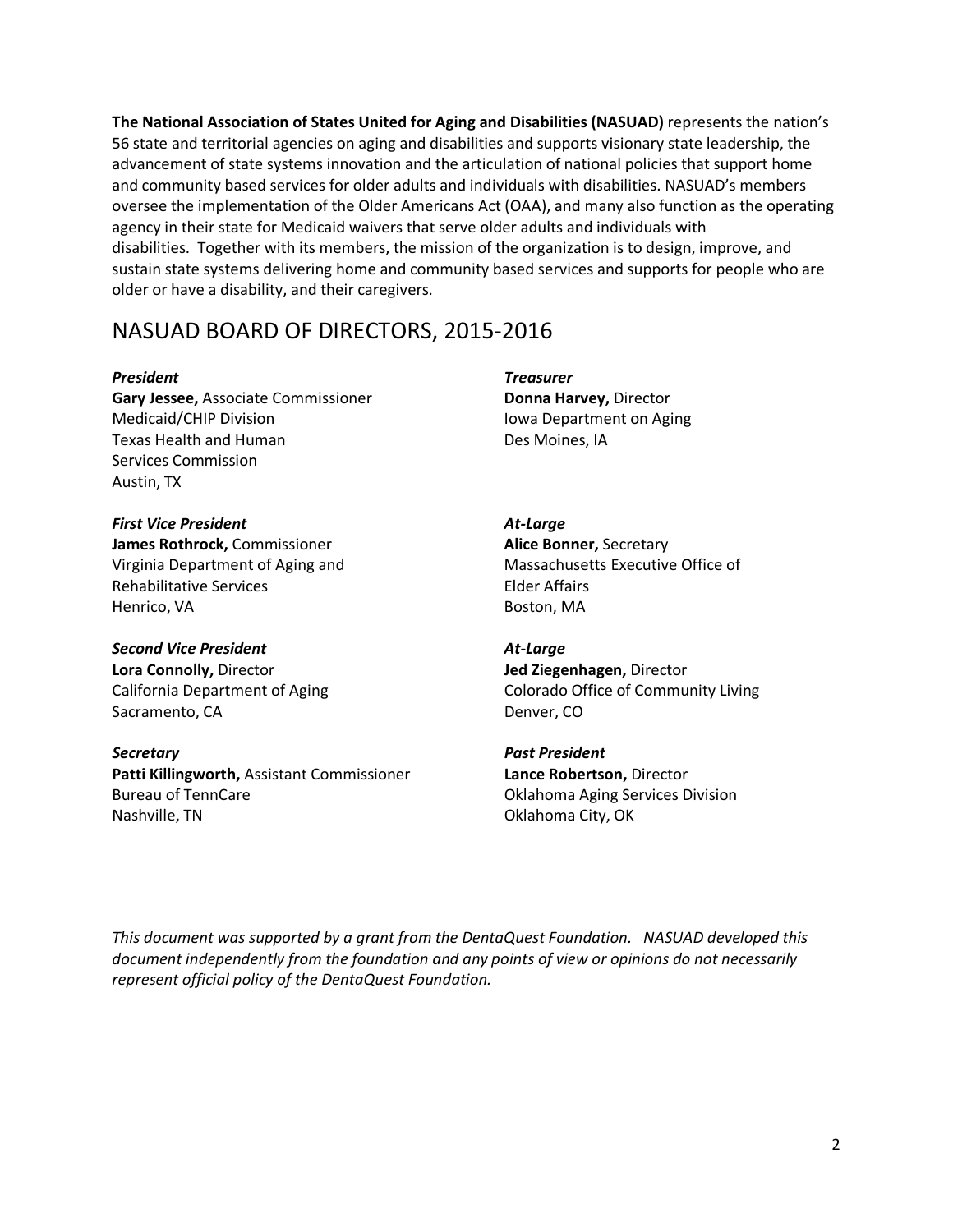# **State Aging and Disability Agencies and Oral Health 2015 Agency Survey**

#### **Background**

During calendar year 2015, NASUAD engaged in a collaboration with the DentaQuest Foundation to identify and promote effective oral health interventions for older adults and people with physical disabilities. This initiative involved collaborating with partners from the dental, aging, and disability fields in order to increase knowledge regarding issues and challenges related to dental services for older adults and people with disabilities. The project also included a survey of state agencies and a review of state coverage policies to determine current programs providing oral health services; understand access and utilization; recognize existing collaborations for outreach to beneficiaries; and identify challenges with oral health policy across state agencies. Additionally, NASUAD engaged in a review of state Medicaid oral health coverage policies that specifically target older adults and people with disabilities to understand the current dental policy and financing framework regarding these populations.

#### **Methodology**

The *2015 State Aging and Disability Agencies and Oral Health Survey* was conducted using a web-based survey collection tool. NASUAD developed the tool and then made targeted edits and modifications based upon feedback from partners in state agencies and the DentaQuest Foundation. The data collection tool included questions regarding state programs to provide oral health services; enrollment of older adults and people with disabilities in the Medicaid program; service delivery mechanisms such as managed care, fee-for-service; and utilization of different types of benefits. In order to collect and organize the information, the survey was divided into the following four sections:

- 1. Medicaid State Plan Oral Health Services
- 2. Medicaid Managed Care Oral Health Services
- 3. Medicaid Long Term Services and Supports and Oral Health Services
- 4. Other Non-Medicaid Oral Health Services

NASUAD sent the data collection tools to each of the 56 states and territories. The survey was disseminated through multiple channels, including the NASUAD network of aging and disability organizations; NASUAD's partners at the state Medicaid agencies; as well as the Association of State and Territorial Dental Directors. The survey initially was open to respondents during the month of August 2015; however, NASUAD extended the response period due to a low response rate. After targeted outreach to solicit additional input from each of the states that had not submitted a survey, NASUAD ultimately received responses from 30 states as well as the District of Columbia. The submitted information was cross-referenced with other data sources, including the Center for Health Care Strategy's Medicaid Dental Benefits resources and publicly available data from the U.S. Department of Health and Human Services. NASUAD also engaged in conversations with state officials to supplement the survey data and better understand state strategies for providing coverage to individuals.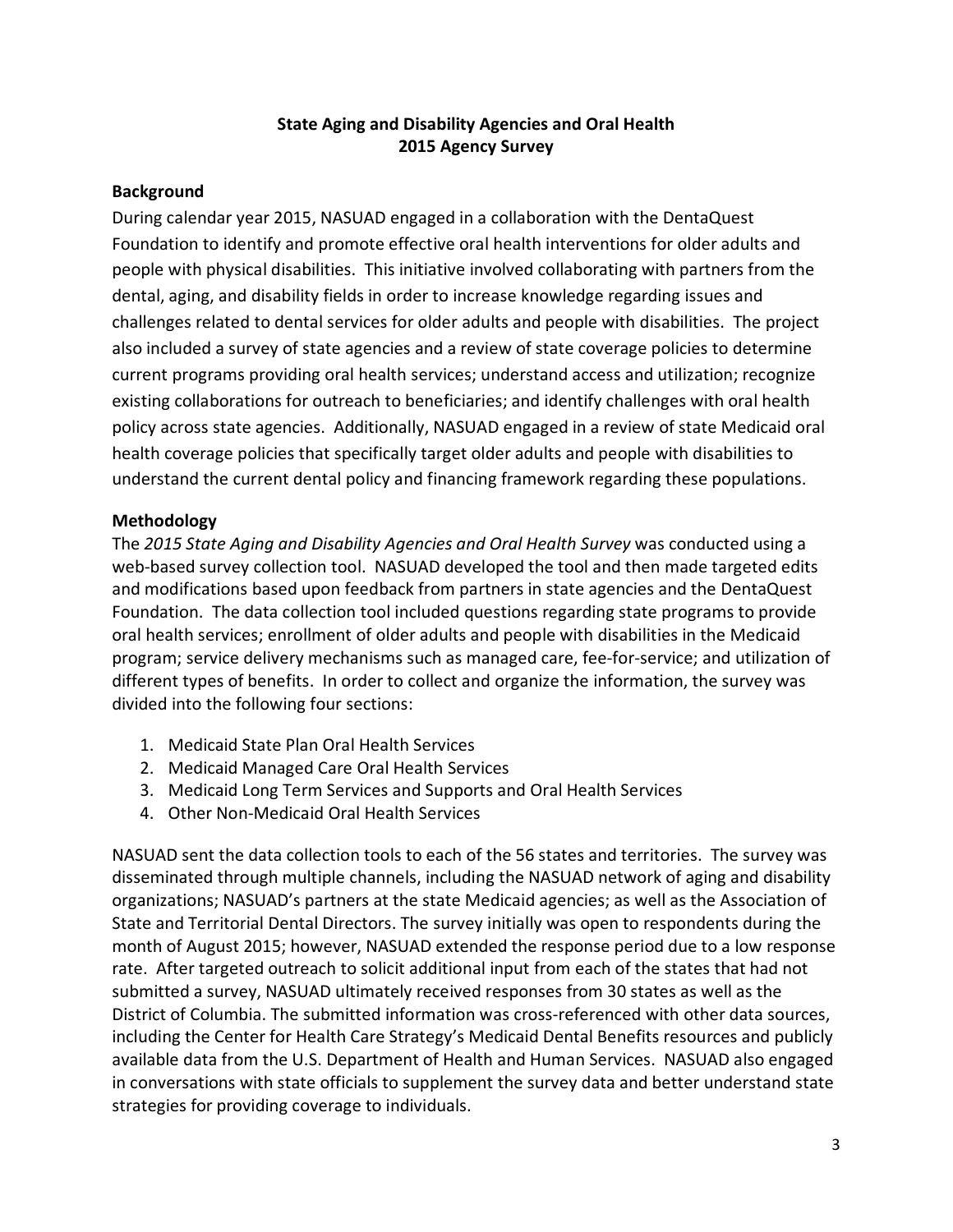In addition to the survey of state agencies, NASUAD also included targeted questions relating to dental care access within two additional surveys: the *2015 Survey of Aging and Disability I&R/A Agencies[1](#page-3-0)* and the *National Core Indicators Aging and Disability (NCI-AD) Adult Consumer Survey. [2](#page-3-1)* The Survey of I&R Agencies collected information from 358 agencies and organizations that provide information and referral/assistance (I&R/A) within aging and disability networks. The NCI-AD is a consumer survey that collects information on participant's experiences with Long-term Services and Supports. Data for the project is gathered through yearly in-person surveys administered by state agencies to a sample of at least 400 older adults and individuals with physical disabilities accessing publicly-funded services through skilled nursing facilities, Medicaid waivers, Medicaid state plans, and/or state-funded programs, as well as older adults served by Older Americans Act programs. The 2015-2016 mid-year report includes data collected from six states: Colorado, Georgia, Maine, Mississippi, North Carolina, and New Jersey.

#### **Themes Emerging from the 2015 State Aging and Disability Agencies and Oral Health Survey**

Theme 1: More work is needed to increase collaboration focused on improving oral health. The survey demonstrated challenges with administering an oral health benefit and developing collaborations between Medicaid, the aging and disability network, public health agencies, and the oral health field. During data collection, NASUAD struggled to secure responses to the survey. In other policy areas, such as our annual *State of the States in Aging and Disabilities*  report, we routinely receive 100 percent response rate from state agencies for our surveys. In contrast, this survey received 31 responses, representing a 60 percent response rate.

Several state agencies that did not complete the survey responded to the request with statements that oral health services were not within their jurisdiction or that they were unable to provide proper responses to the questions. Such responses highlight the need for better engagement with and education of state officials about the importance of oral health benefits to older adults and persons with disabilities. The responses also demonstrate the need for assistance to improve dialogue between state agencies.

Similarly, only six of the 31 respondents (19%) indicated that they had established a partnership between the state aging and disability agency and another state agency in order to improve access to oral health services. Partners for these initiatives included varied entities such as the State Dental Association; the State Department of Human Services; the Long-term Care Ombudsman Program; and Oral Health Advisory Committees. Strong partnerships such as these provide value to policymakers as well as the individuals served, yet 81 percent of

<span id="page-3-0"></span><sup>&</sup>lt;sup>1</sup> National Association of States United for Aging and Disabilities and National Council on Independent Living. The Changing Landscape of Aging and Disability Information and Referral/Assistance: 2015 Survey of Aging and Disability I&R/A Agencies. Expected Publication April 2016.

<span id="page-3-1"></span><sup>&</sup>lt;sup>2</sup> National Association of States United for Aging and Disabilities and Human Services Research Institute. National Core Indicators Aging and Disability: Adult Consumer Survey. Mid-Year Results 2015-2016. Expected Publication April 2016.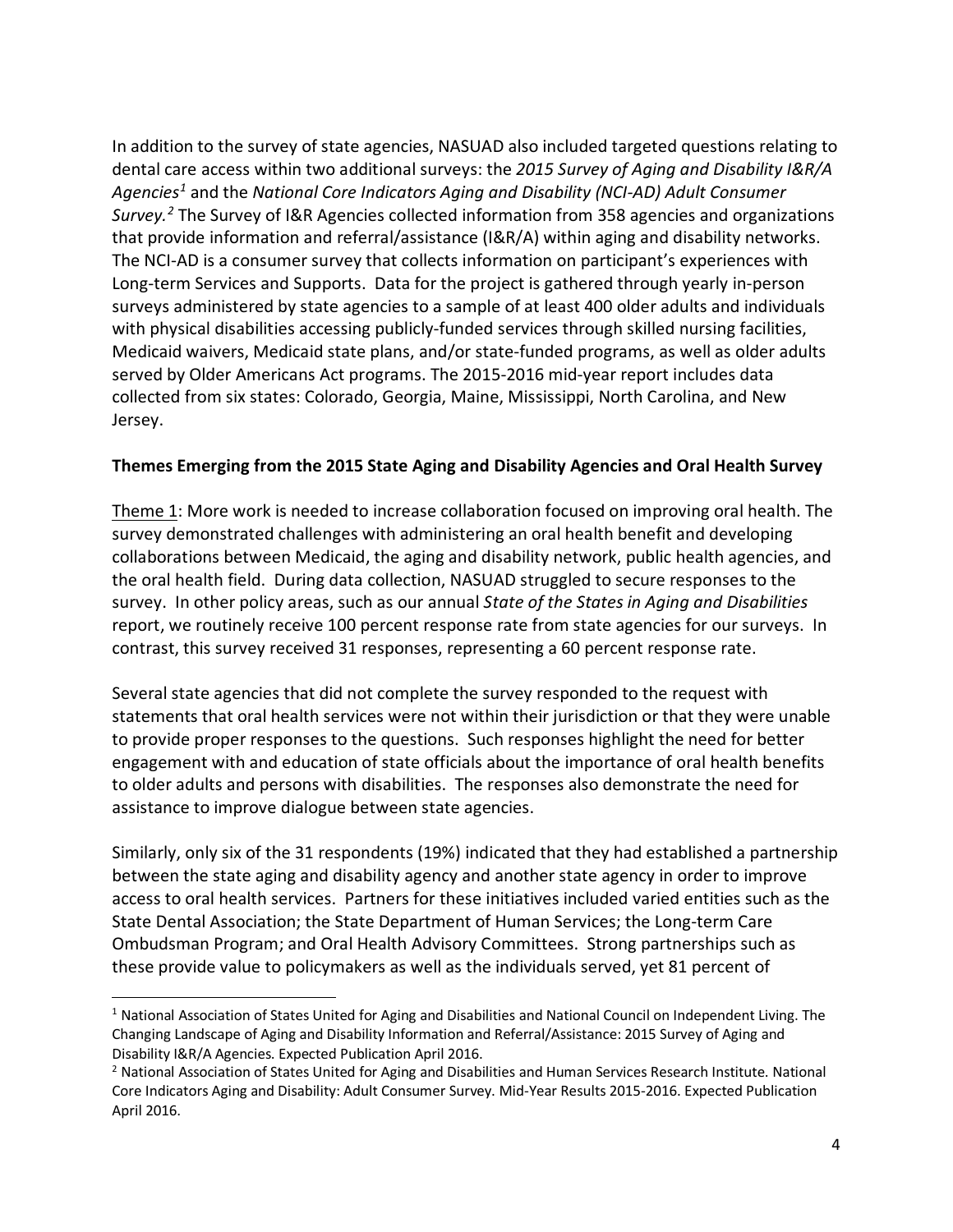participants did not indicate any such collaborations or explicitly indicated that no collaborations existed.

Theme 2: There are targeted innovations regarding coverage for older adults and people with disabilities that could be replicated. State responses, administrative data review, and conversations with officials demonstrated some unique and innovative approaches for providing coverage of oral health services to older adults and people with disabilities. These programs are often targeted ways of delivering benefits to this subset of populations, and can include initiatives such as including dental benefits within a Medicaid waiver; working with managed care plans to provide value-added benefits to enrollees; or developing unique targeted benefit packages using special Medicaid authorities.

In the survey, 11 states reported using a waiver to expand coverage to older adults and people with disabilities. These waivers included comprehensive Medicaid 1115 waivers in two states and 1915(c) waivers in seven states. During follow-up research, NASUAD identified 13 states as well as the District of Columbia that include oral health benefits within their 1915(c) waivers. These dynamics are discussed in more detail below.

Several states also reported using managed care entities to provide oral health benefits to older adults and people with disabilities. Managed care for older adults and people with disabilities who receive long-term services and supports (LTSS) is growing at a fairly rapid pace. In 2009, six states operated a managed LTSS program either regionally or statewide. By 2015, 22 states were operating such a program and eleven additional states reported that there were either formal plans or initial discussions regarding implementing a program in the future.

In Texas, plans have the opportunity to provide value-added benefits above the services provided within the core Medicaid state-plan. These services may depending upon which plan and which area of the state the individual lives. Additionally, the services could differentiate between those available to individuals in nursing homes vs. those in a home or community based setting. Texas provided the following information, detailing the different types of services that individuals could access through their health plan.

| <b>Extra Dental Services for STAR+PLUS Adults</b> | <b>Extra Dental Services for STAR+PLUS Adults</b> |
|---------------------------------------------------|---------------------------------------------------|
| (ages 21 and older) in a Nursing Facility         | (ages 21 and older) NOT in a Nursing Facility     |
| • Amerigroup: No dental VAS offered to nursing    | Amerigroup: Dental kit to keep teeth clean        |
| facility members.                                 | and healthy for Members age 21 and older          |
| • Cigna-HealthSpring: Up to \$500 each year for   | Cigna-HealthSpring: Up to \$500 each year for     |
| checkups, x-rays, and cleanings once every six    | checkups, x-rays, and cleanings, including        |
| months, including limited fillings and tooth      | fillings and tooth pulling, for Members age 21    |
| pulling for Members age 21 and older              | and older                                         |
| • Molina: Up to \$250 per year for dental         | Molina: Up to \$250 per year for dental           |
| checkups, x-rays and cleaning for Members         | checkups, x-rays and cleaning for Members         |
| over 21 years of age                              | over 21 years of age                              |

# **Table 1: Example of value added benefits in Texas**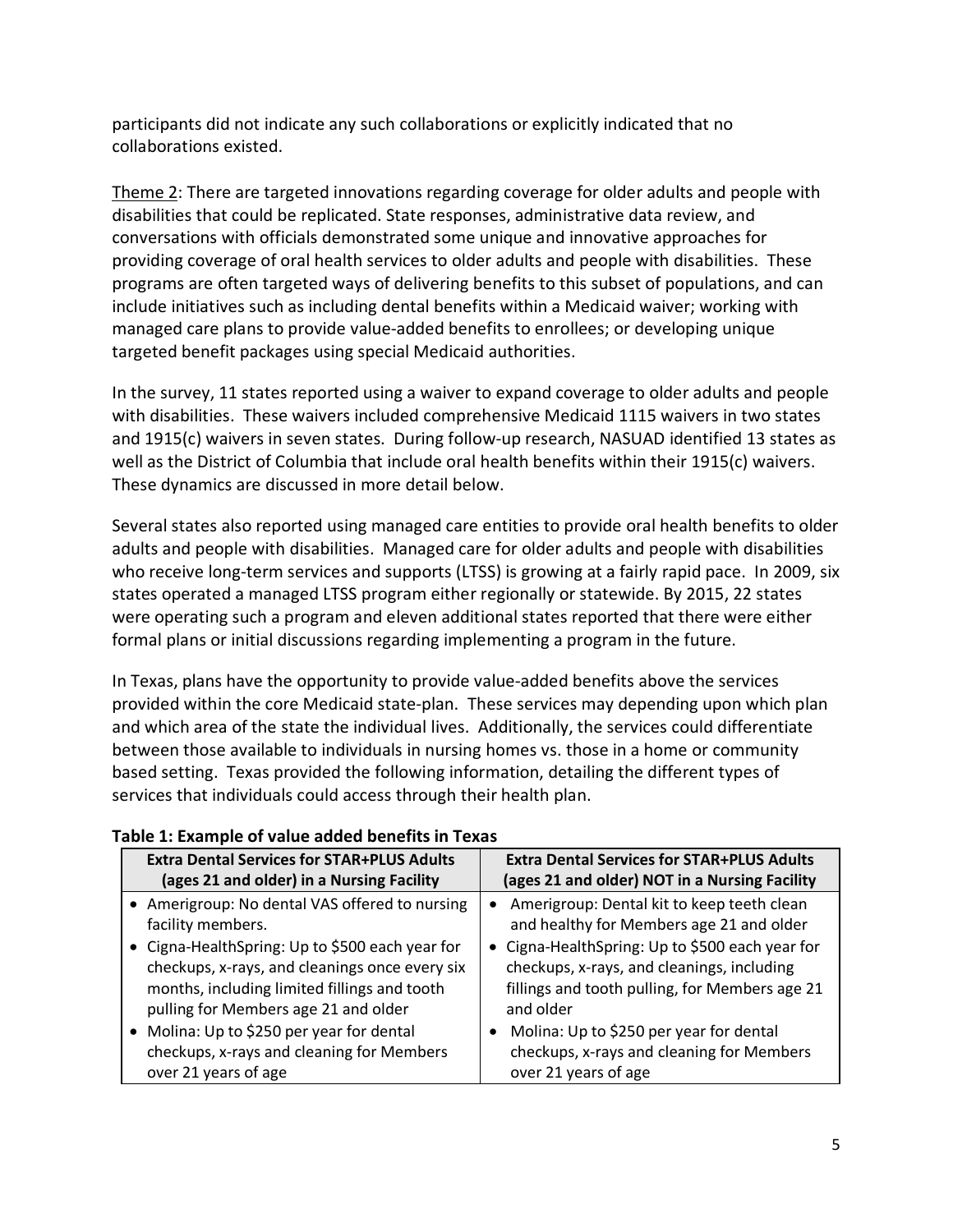| • Superior (Centene): Up to \$250 for checkups,                                                                                                                                                                                        | Superior (Centene): Up to \$250 for checkups,<br>$\bullet$                                                                                                                                                                            |
|----------------------------------------------------------------------------------------------------------------------------------------------------------------------------------------------------------------------------------------|---------------------------------------------------------------------------------------------------------------------------------------------------------------------------------------------------------------------------------------|
| x-rays, and cleaning each year at certain<br>dentists for Members age 21 and older<br>• United: One routine exam and cleaning, x-ray,<br>scaling, root planning, and silver and white<br>colored fillings each year for Members age 21 | x-rays, and cleaning each year at certain<br>dentists for Members age 21 and older<br>United: One routine cleaning, scaling, and<br>$\bullet$<br>oral checkup each year for Members age 21<br>and older; other services provided at a |
| and older; other services provided at a<br>discount                                                                                                                                                                                    | discount                                                                                                                                                                                                                              |

In contrast, Tennessee allows their managed care plans to provide dental services as a costeffective alternative service. Based on Tennessee's policy, these are services that are costeffective alternative services to covered benefits the member would otherwise need, such as a dental visit to treat a problem with a tooth instead of delivering oral health care in an emergency room. Tennessee also allows preventive services that are provided to avoid the development of conditions that would require more costly treatment in the future to qualify as cost-effective alternatives.

Idaho offers another example of state efforts to expand oral health coverage for individuals with higher medical needs or health risks. The state previously covered oral health benefits on a targeted basis to older adults and people with disabilities within two 1915(c) waivers. However, in 2014 the state established a separate program that uses Medicaid's Alternative Benefit Plan policies to deliver dental services to individuals within the State's "Idaho Health Plan: Enhanced Plan." Alternative Benefit Plans, also known as Benchmark Benefits Plans, are authorized by section 1937 of the Social Security Act and allow states to provide differentiated benefits packages to different groups within the Medicaid programs. Alternative Benefit Plans are most commonly known as the package of services provided to the adult expansion population under the Affordable Care Act; however, states can also apply these policies to other groups. The Idaho Enhanced Plan is limited to older adults, people with disabilities, and individuals with special health needs. These participants can receive dental services including routine exams, dentures, fillings, and other needed supports. In contrast, most adults on the Idaho Medicaid program receive emergency-only dental treatments. $3$ 

Theme 3: The Incurred Medical Expense Benefit is not widely understood, but can assist with access to care. Incurred Medical Expenses are a component of the Medicaid program that mostly applies to individuals in institutional settings. In an institutional setting, such as a nursing home, most of the participant's income is used to help pay for the care provided in that setting and the participant has a small monthly allowance to pay for personal expenses. The Incurred Medical Expense is a mandatory Medicaid rule that allows an individual to spend their own money on medical expenses and have the cost of care deducted from their payment to the nursing home or other institution. The state Medicaid program then provides the facility with an additional payment to reimburse them for the loss of participant payment. As a result, the individual would have the same monthly allowance to spend on themselves and would be required to spend less on their cost of care. This benefit can be used to help finance dental

<span id="page-5-0"></span> <sup>3</sup> <http://healthandwelfare.idaho.gov/Portals/0/Medical/MedicaidCHIP/Idaho%20Health%20Plan%20English.pdf>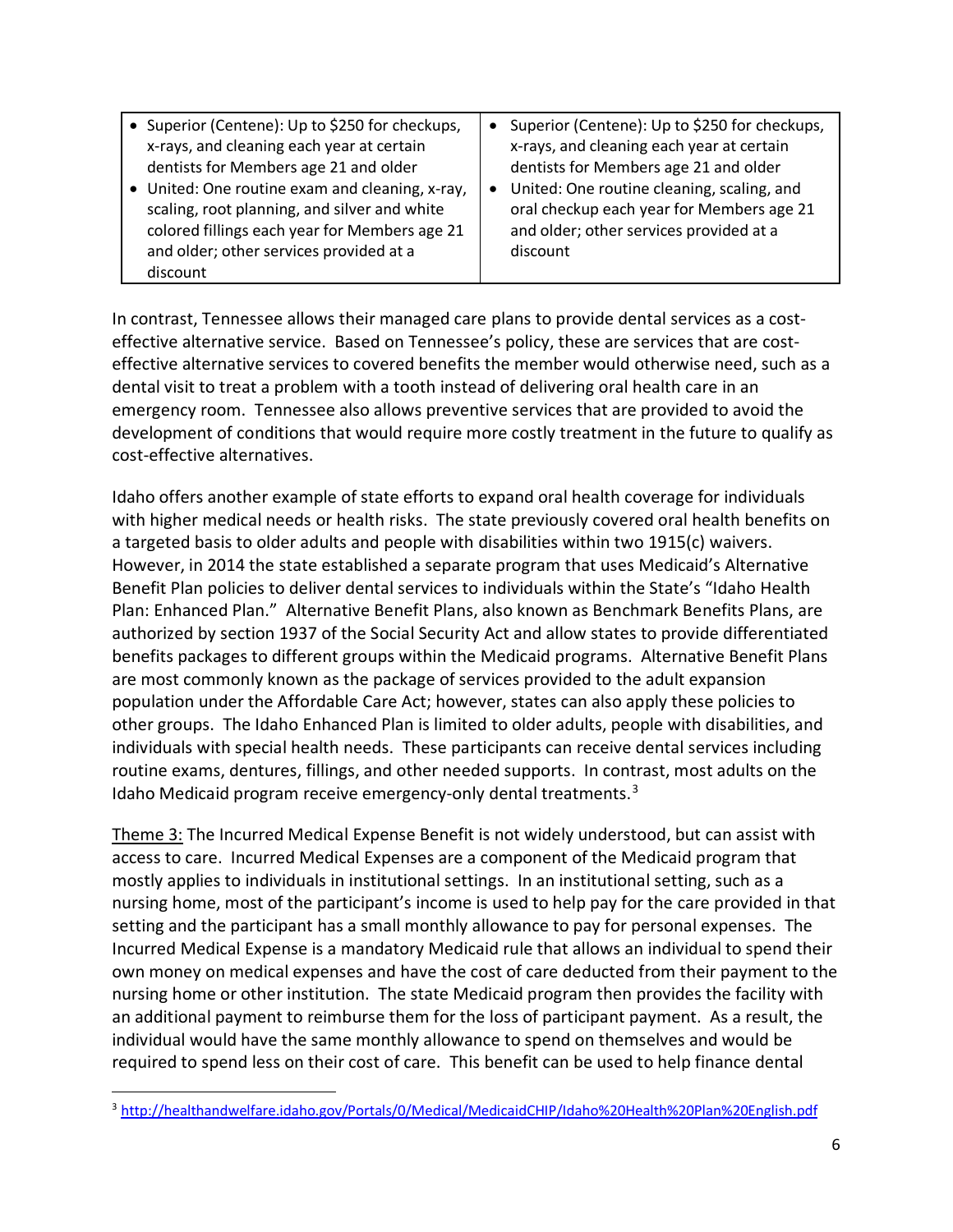care for individuals living in a nursing home if there is no other source of coverage. See the example below for an illustration of how this could be applied:

| Participant | Incurred | Individual          | <b>State Payment</b> | Individual's | <b>Nursing</b> |
|-------------|----------|---------------------|----------------------|--------------|----------------|
| Income      | Medical  | Payment to          | to Nursing           | Allowance    | Home           |
|             | Expense  | <b>Nursing Home</b> | Home                 |              | Payment        |
|             | (Dental) |                     |                      |              |                |
| \$1,000     |          | \$900               | \$3,500              | \$100        | \$4,400        |
| \$1,000     | \$100    | \$800               | \$3,600              | \$100        | \$4,400        |

**Table 2. Example of Incurred Medical Expense calculation**

As the example shows, the total payment to the nursing home and the individual's allowance remain the same while the state increases its payment. There is limited evidence that individuals in nursing homes have more access to preventive dental benefits than individuals in community based-programs. In the NCI-AD survey, two states surveyed participants in both nursing homes and other Medicaid programs. In both states, a higher portion of respondents living in nursing homes reported receiving regular dentist visits compared to those in Medicaid HCBS programs. This does not necessarily indicate that increased utilization is due to incurred medical expenses, as nursing home residents have access to clinical staff who will help coordinate health services and many nursing homes bring dentists into the facility to provide care. Yet the availability of financing for these services likely contributes to higher utilization.

| TUDIC OF THOMOTODI OF MCOMIC WITO HUVC HUU U FOUGHIC UCHIGH VISIGHT GILC MUSC FCUI |                         |     |                                  |                               |
|------------------------------------------------------------------------------------|-------------------------|-----|----------------------------------|-------------------------------|
| <b>State</b>                                                                       | <b>Overall In State</b> | N   | <b>Combined Medicaid Program</b> | <b>Individuals in Nursing</b> |
|                                                                                    |                         |     |                                  | <b>Homes</b>                  |
| <b>NC</b>                                                                          | 44%                     | 898 | 40%                              | 53%                           |
| <b>NJ</b>                                                                          | 53%                     | 680 | 45%                              | 71%                           |

**Table 3. Proportion of people who have had a routine dental visit in the past year**

Source: National Core Indicators Aging and Disability: Adult Consumer Survey. Mid-Year Results 2015- 2016.

Despite states being required to increase payments to offset the difference, only one state response to our survey indicated that they are currently tracking utilization of incurred medical expenses for dental care. Obtaining better data regarding incurred medical expenses payments for dental services could provide additional information around coverage gaps and opportunities to develop targeted outreach strategies to increase utilization of this littleunderstood benefit.

Theme 4: Opportunities exist to provide dental care, but outreach to participants and increased coverage could improve utilization. Despite efforts made to increase coverage across Medicaid programs, as well as in targeted programs such as 1915(c) waivers, individuals still have challenges accessing services. Nineteen states provided information on the number of older adults enrolled in their Medicaid programs compared to the number who received oral health benefits. Based on the information provided, approximately 32 percent of Medicaid enrolled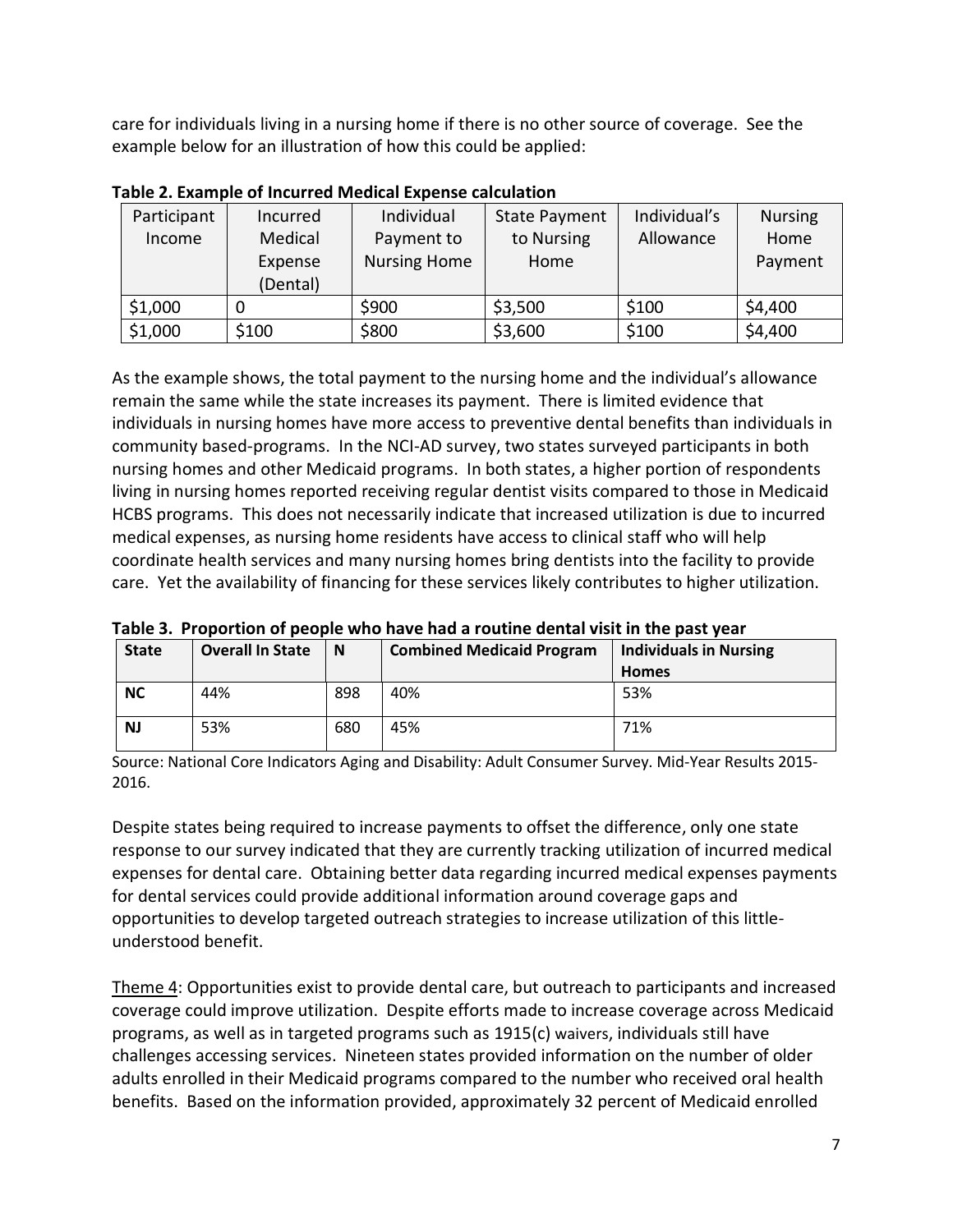beneficiaries received dental services during FY2014. As discussed below, this is somewhat aligned with the 37percent of participants in the NCI-AD survey who indicated that they had a regular dental visit in the past year. The exact service definition may not be aligned, as some states would report emergency dental services within the dental benefits provided; however, both surveys report that the majority of older adults and people with disabilities are not receiving oral health care.

The National I&R survey asked participants regarding unmet service needs and corroborates the findings of the other two surveys. More than half of responding agencies cited dental care, making it the second most frequently reported unmet need. This likely reflects a combination of a lack of access to dental coverage and a lack of access to dental care providers experienced by individuals served through aging and disability I&R/A networks.



# **Figure 1: Unmet Service Needs**

Source: 2015 Survey of Aging and Disability I&R/A Agencies

Similarly, the NCI-AD survey asked participants regarding their experiences with oral health services. Nationally, only 37 percent of individuals reported having a routine dental visit within the past year. In the same survey 18 percent of respondents who did not have all of their goals or needs met said that receiving dental services would assist them meet those needs and goals. The survey did not discern whether the failure to receive services was due to the person not having dental coverage; a lack of available providers; or whether the person did not know how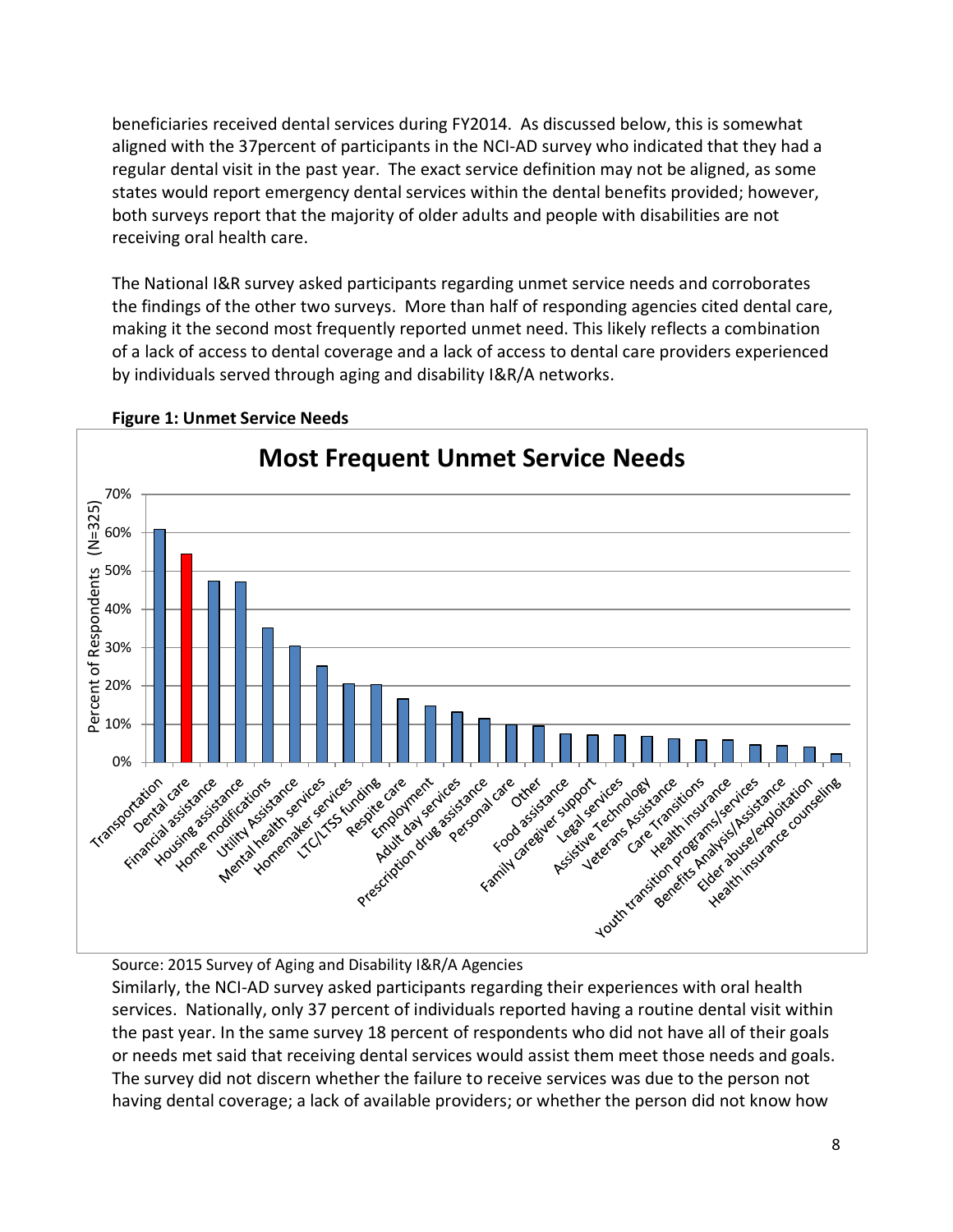to access services. However, based upon the results of the State Aging and Disability Agencies and Oral Health Survey it appears that all of these issues could be contributing factors.

| <b>State</b>          | <b>Overall In State</b> | N    |
|-----------------------|-------------------------|------|
| CO                    | 43%                     | 378  |
| GA                    | 36%                     | 689  |
| ME                    | 21%                     | 527  |
| MS                    | 27%                     | 814  |
| $NC*$                 | 44%                     | 898  |
| $NJ*$                 | 53%                     | 680  |
| <b>NCI-AD Average</b> | 37%                     | 3986 |

**Table 4. Proportion of people who have had a routine dental visit in the past year**

**Table 5. Additional services that may help if not all needs and goals are met**

| <b>State</b>          | <b>Dental Care</b> |
|-----------------------|--------------------|
| CO                    | 18%                |
| GA                    | 9%                 |
| <b>ME</b>             | 13%                |
| <b>MS</b>             | 32%                |
| $NC*$                 | 17%                |
| $NJ*$                 | 21%                |
| <b>NCI-AD Average</b> | 18%                |

*\* NOTE: North Carolina and New Jersey specifically targeted and included Nursing Home residents in the samples; their overall state estimates include this sub-population. See Table 3 for more information.*

During the survey, eleven states (35%) indicated that they were performing targeted outreach to older adults and/or people with disabilities in order to increase awareness of oral health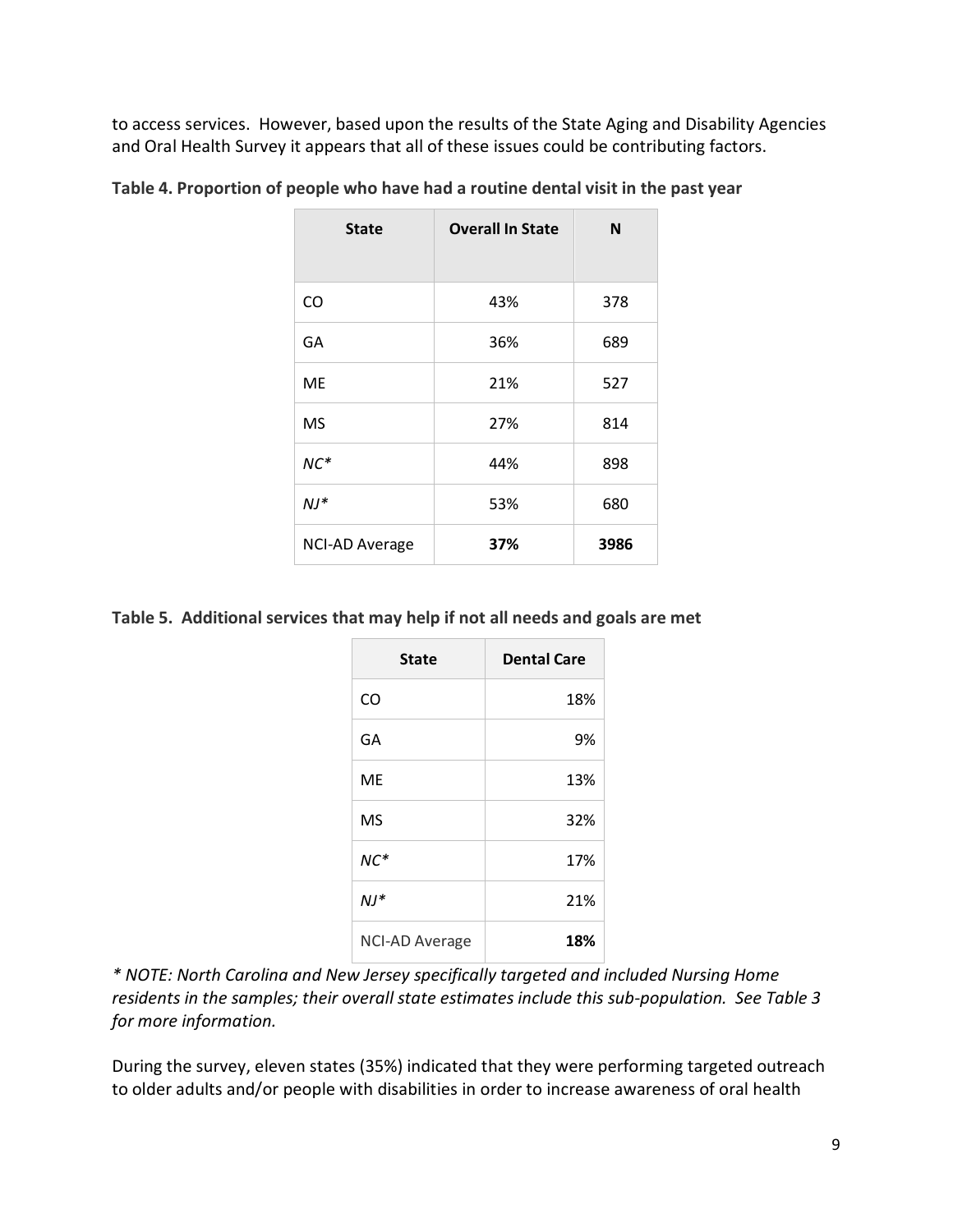benefits. This outreach can be very helpful, but should be coupled with mechanisms to provide coverage to those individuals.

## **Medicaid 1915(c) Waivers with Dental as a Service**

During the survey collection, a number of states indicated that they provided oral health services to older adults and people with disabilities within Medicaid 1915(c) waivers. Medicaid 1915(c) HCBS waivers are a mechanism that states can use to deliver specialized services beyond what is available within the core Medicaid program. These waivers provide a wide range of health and social supports to older adults and people with disabilities. These waivers are targeted to specific populations, including older adults and individuals with physical disabilities, intellectual and developmental disabilities, or behavioral health conditions who would need institutional care without the supports provided in the waiver. HCBS waivers primarily fund home and community based LTSS, such as personal attendant services, adult day services, habilitation, transportation, and other types of assistance with activities of daily living and social supports. However, states also have the option to include primary health services that could be included in the core Medicaid state plan. This is done either by adding additional services beyond what is available to individuals within the core Medicaid state plan, or by including optional Medicaid services in the waiver when the state elected not to cover them in the state plan.

Some states have used this flexibility within 1915(c) waivers to provide oral health services to individuals enrolled in these waivers, including states that have provided dental benefits beyond the state plan services as well as states that do not cover dental benefits within the state plan. According to a NASUAD review of CMS data available publicly on Medicaid.gov, 12 states and the District of Columbia operated 26 1915(c) waivers that included oral health benefits during 2015.[4](#page-9-0) This represents less than ten percent of the more than 300 1915(c) waivers that states administer across the country and approximately 10.5 percent of the waivers that specifically target older adults, people with physical disabilities, or individuals with intellectual and developmental disabilities. [5](#page-9-1)

The number of waivers covering these services has declined over the past several years, as several states have terminated waivers. Prior to the review period of this report, a number of states removed oral health benefits from their waivers or terminated waivers with such coverage. These changes occurred for a variety of reasons, including terminating some 1915(c) waivers to move into comprehensive 1115 waivers that authorize managed care (Texas,

<span id="page-9-0"></span> <sup>4</sup> One state eliminated two of their 1915(c) waivers at the end of 2015, leaving 12 states and D.C. operating 25 waivers as of January 2016.

<span id="page-9-1"></span><sup>&</sup>lt;sup>5</sup> As of 2013, there were 317 total 1915(c) waivers and 253 targeting older adults, people with physical disabilities or people with intellectual and developmental disabilities. See[: https://www.medicaid.gov/medicaid-chip](https://www.medicaid.gov/medicaid-chip-program-information/by-topics/long-term-services-and-supports/downloads/1915-expenditures-2013.pdf)[program-information/by-topics/long-term-services-and-supports/downloads/1915-expenditures-2013.pdf](https://www.medicaid.gov/medicaid-chip-program-information/by-topics/long-term-services-and-supports/downloads/1915-expenditures-2013.pdf)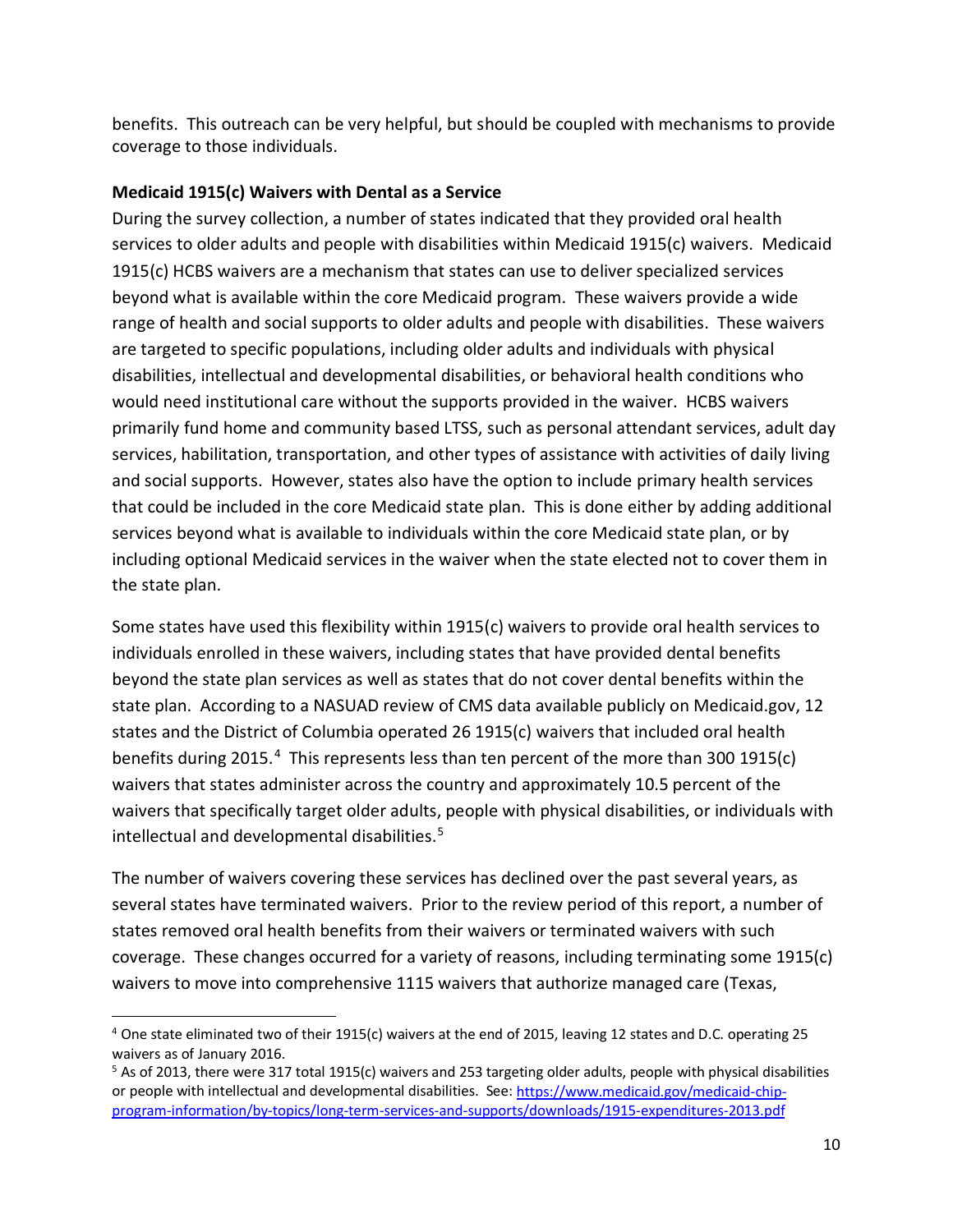Florida); shifting oral health coverage to another portion of the Medicaid program (Idaho, Washington); or eliminating coverage (Oklahoma).

The majority of waivers that include dental services are targeted towards individuals with intellectual and developmental disabilities, encompassing 23 of these waivers. Conversely, five of the 27 waivers that provide oral health services include older adults as a covered group. It is also worth noting that Oklahoma terminated two waivers for older adults that included oral health benefits at the end of calendar year 2015 and transitioned those individuals into a 1915(c) program without dental services, resulting in only three remaining programs at the beginning of 2016. Oklahoma did not modify their 1915(c) program with dental benefits for individuals with intellectual and developmental disabilities. Discussions with state officials in Oklahoma indicated that the transition to waivers did not have a significant impact on oral health access because individuals on the waiver were not utilizing the covered dental benefits. The lack of utilization could be due to access challenges with providers; beneficiary unawareness of covered benefits; or other related issues.

|                                   | <b>Aging and/or Physical</b> | Intellectual/Developmental |
|-----------------------------------|------------------------------|----------------------------|
|                                   | <b>Disabilities</b>          | <b>Disabilities</b>        |
| <b>Total Waivers (2013)</b>       | 117                          | 136                        |
| <b>Waivers with Dental (2015)</b> | 56                           | 21                         |
| Percentage                        | 4%                           | 15.4%                      |

| Table 6: 1915(c) HCBS waivers that include dental services |
|------------------------------------------------------------|
|------------------------------------------------------------|

Providing supplemental dental benefits for individuals with intellectual and developmental disabilities is a pragmatic policy decision, as reviews of research have shown that people with these conditions have significantly high rates of serious dental and oral conditions such as cavities, gingivitis, and periodontal disease.<sup>[7](#page-10-1)</sup> Yet, older adults and people with disabilities also experience high incidence and prevalence of oral health diseases. Over 16 percent of older adults no longer have any natural teeth, and nearly one in four older adults has severe periodontal disease.<sup>8,9</sup> Despite these needs, state efforts to expand targeted Medicaid dental benefits to higher-need populations do not tend to focus on older adults and people with physical disabilities. Anecdotally, some program administrators have indicated concerns about policymakers' beliefs that older adults and people with disabilities are able to secure dental

<span id="page-10-0"></span> <sup>6</sup> Both of the waivers Oklahoma terminated served older adults and people with disabilities, leaving three such waivers across the country in 2016.

<span id="page-10-1"></span><sup>7</sup> Fisher, Kathleen*. Is There Anything to Smile about? A Review of Oral Care for Individuals with Intellectual and Developmental Disabilities.* Nursing Research and Practice Volume 2012. doi:10.1155/2012/860692

<span id="page-10-2"></span><sup>8</sup> [http://cdnfiles.americashealthrankings.org/SiteFiles/Reports/2015\\_Am\\_Health\\_Ranking.pdf](http://cdnfiles.americashealthrankings.org/SiteFiles/Reports/2015_Am_Health_Ranking.pdf)

<span id="page-10-3"></span><sup>9</sup> [http://www.cdc.gov/OralHealth/publications/factsheets/adult\\_oral\\_health/adult\\_older.htm](http://www.cdc.gov/OralHealth/publications/factsheets/adult_oral_health/adult_older.htm)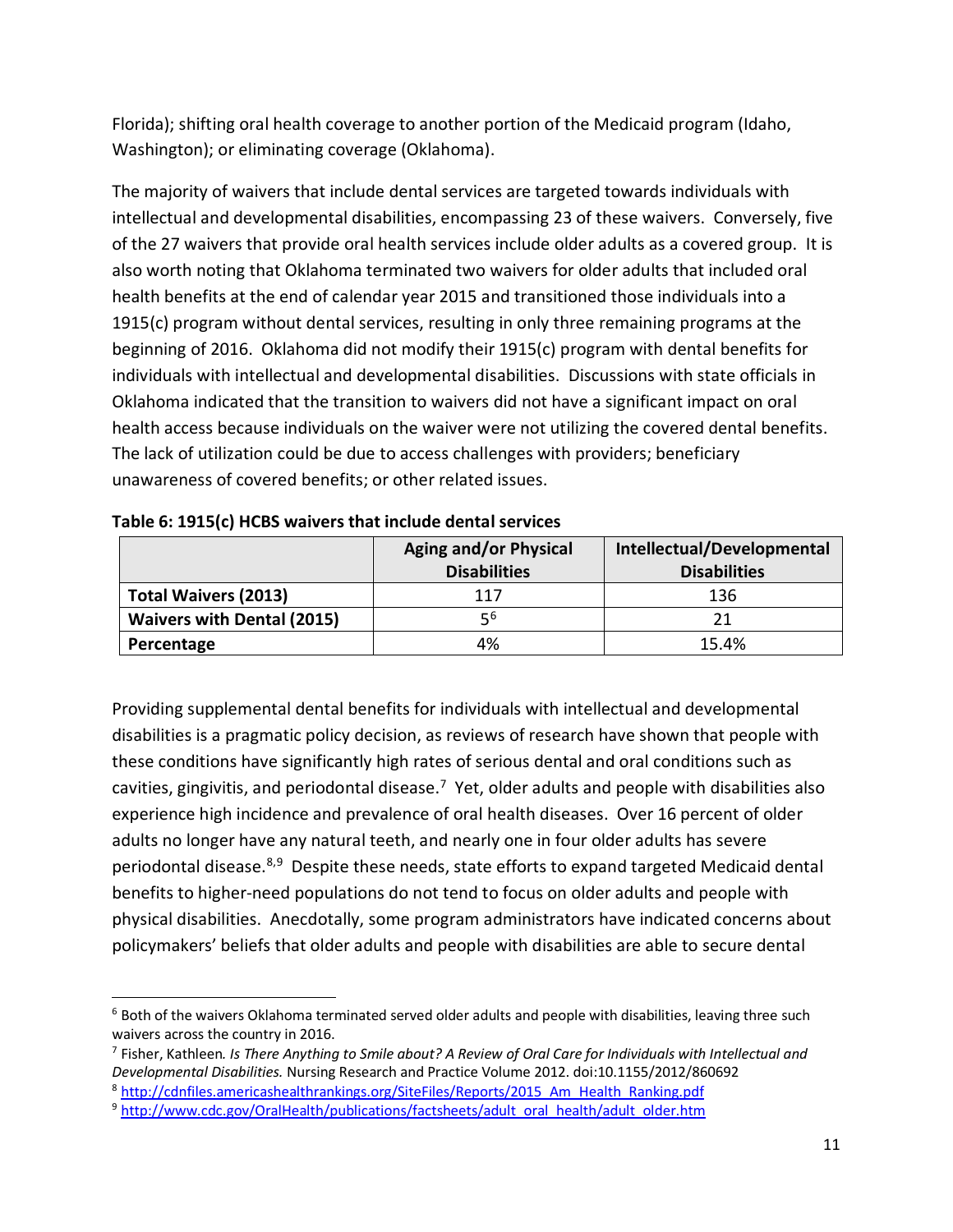coverage through Medicare. This misperception could drive less emphasis on expanding Medicaid coverage for older adults and people with physical disabilities, who are often eligible for both Medicare and Medicaid.

The proportion of waivers for individuals with intellectual and developmental disabilities including oral health benefits is small but still greatly exceeds that of aging and physical disability waivers. Yet a direct comparison of waiver benefits likely *understates* the difference in access between the populations. Many waivers targeted to individuals with ID/DD also include age limitations that focus on providing services to children with disabilities under the age of 21 and therefore do not include dental benefits. These children would have access to all medically necessary oral health services through the mandatory Medicaid Early and Periodic Screening, Diagnostic, and Treatment (EPSDT) benefit, and would not require any supplemental or additional services in a 1915(c) waiver. In fact, CMS guidance specifically forbids the provision of services that could be provided in the state plan, such as dental, to children in a 1915(c) waiver because EPSDT is expected to address the child's comprehensive medical needs.<sup>10</sup> In contrast, older adults and adults with physical disabilities do not qualify for coverage under EPSDT, as the coverage ends at age 21.

There was slight variation in the proportion of waivers operated by states grouped by a fourtier classification of adult dental benefit coverage levels done by the Center for Health Care Strategies.<sup>[11](#page-11-1)</sup> Logically, one might expect efforts to expand coverage of expanded dental benefits within waiver programs to occur largely in states with limited coverage of services within their Medicaid state plan. The proportion of states with dental benefits included in their waivers is spread somewhat evenly across states with different levels of state plan coverage, though there is less coverage in states where individuals have access to "extensive" state plan benefits. This dynamic is illustrated by Washington State's termination coverage of 1915(c) dental benefits in January of 2014 when the state transitioned these services into its Medicaid state plan.

# **Table 7: Proportion of States with Dental Benefits in Waivers, by Tier of Coverage in State Plan**

| <b>CHCS Level of Coverage</b>                                            | No dental<br>benefits | <b>Emergency-</b><br>Only | <b>Limited</b> | <b>Extensive</b> |
|--------------------------------------------------------------------------|-----------------------|---------------------------|----------------|------------------|
| <b>Percent of States operating</b><br>a Waiver with Oral Health Benefits | 25%                   | 31%                       | 32%            | 13%              |

<span id="page-11-0"></span><sup>10</sup> [https://www.medicaid.gov/Medicaid-CHIP-Program-Information/By-Topics/Waivers/Downloads/Technical-](https://www.medicaid.gov/Medicaid-CHIP-Program-Information/By-Topics/Waivers/Downloads/Technical-Guidance.pdf)[Guidance.pdf](https://www.medicaid.gov/Medicaid-CHIP-Program-Information/By-Topics/Waivers/Downloads/Technical-Guidance.pdf)

<span id="page-11-1"></span><sup>11</sup> <http://www.chcs.org/resource/medicaid-adult-dental-benefits-overview/> - February 2016 update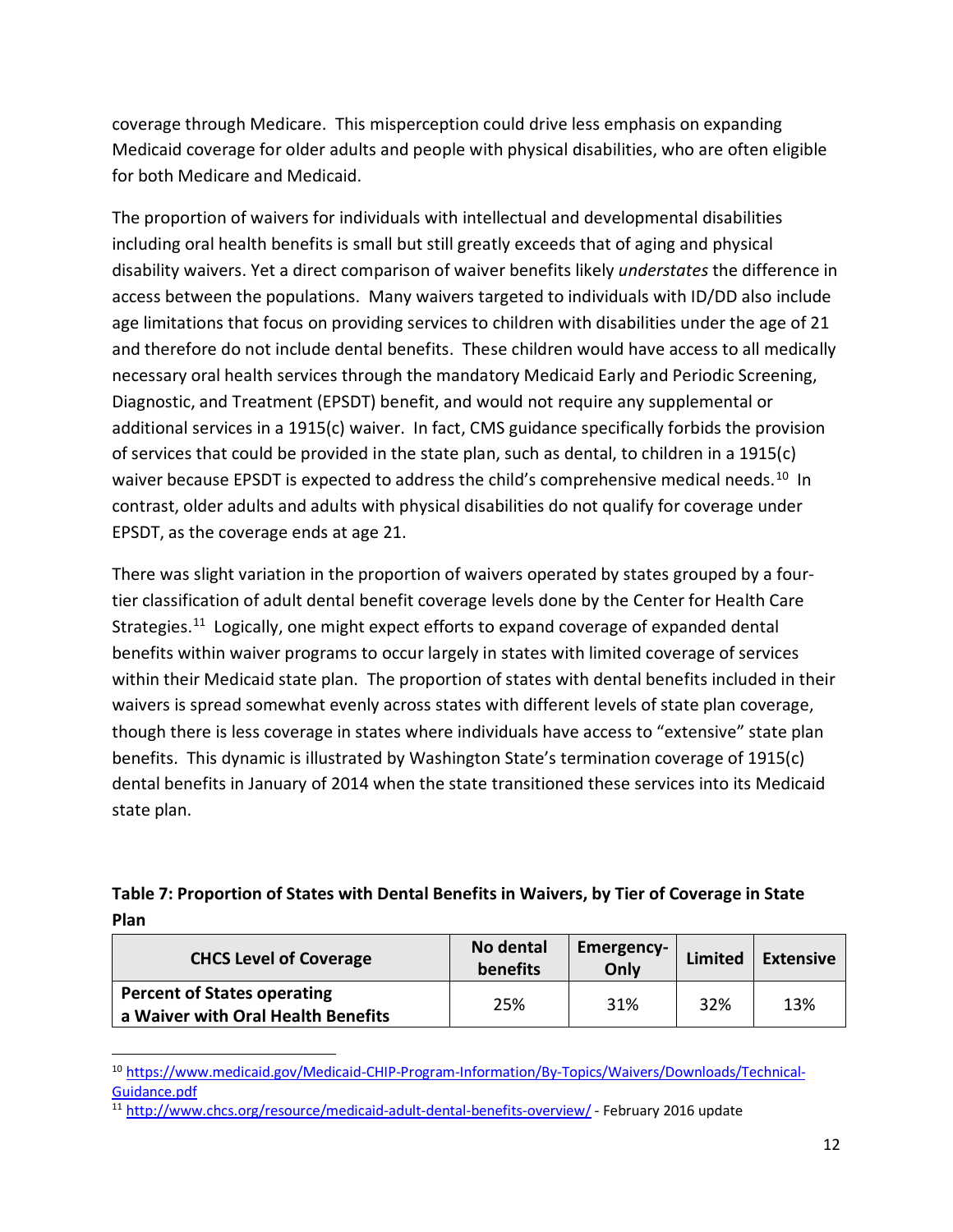

**Figure 2: Number of States with Dental Benefits in Waivers, by Tier of Coverage in State Plan**

*Source: NASUAD analysis of Medicaid waivers and state plans*

The coverage levels of benefits varied as well. Waivers allow states to establish a maximum amount of expenditures per service category, and many states elected to establish servicespecific caps for oral health benefits. However, many states do not set dollar limits on specific services and instead base coverage limitations on clinical criteria. In one unique instance, the District of Columbia, the waiver did not expand benefits or services beyond what was available to individuals in the Medicaid state plan. Instead, the state used its waiver to implement a differentiated reimbursement structure providing increased payments to dentists that served individuals enrolled within the waiver.

State waiver coverage levels fit in to the following categories:

| <b>Annual Limit</b>          | <b>Number of</b><br><b>Waivers</b> |
|------------------------------|------------------------------------|
| No specific dollar threshold | 11                                 |
| \$500                        |                                    |
| \$1,000                      |                                    |
| \$1,108                      |                                    |
| \$2,000                      |                                    |

**Table 8: Waiver limits for dental benefits by waiver**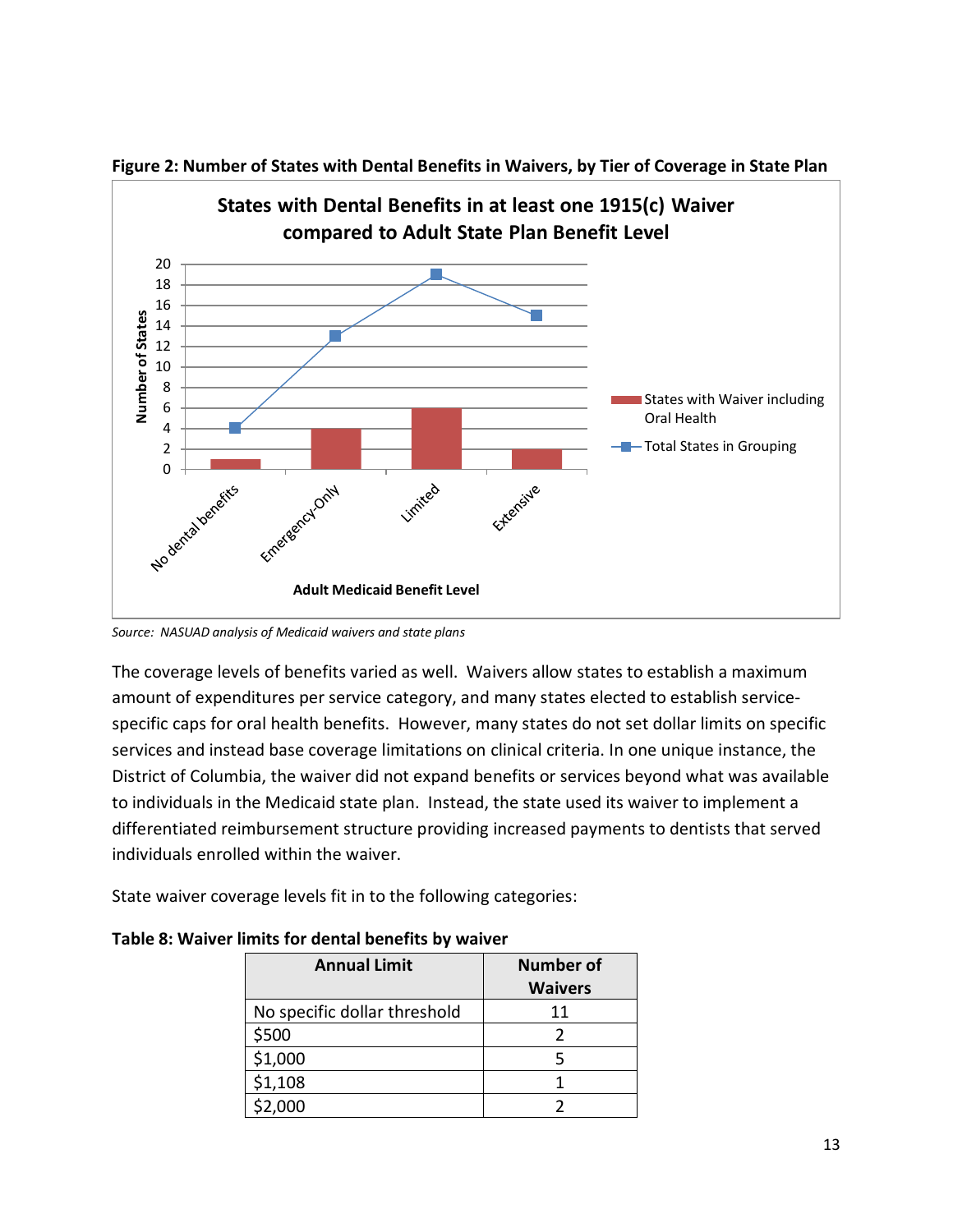| \$2,500 |   |
|---------|---|
| \$5,000 | ж |

*Note: one state operated 3 waivers with a \$5,000 annual limit but a \$7,500 maximum over three years*

Many of these waivers were operated within the same state agency, and had very similar coverage and limitation policies. A different way of looking at the groupings involves examining the number of states that operated waivers with these types of coverages.

| <b>Annual Limit</b>          | <b>Number of States Operating</b><br><b>Waiver with Limit</b> |  |  |
|------------------------------|---------------------------------------------------------------|--|--|
| No specific dollar threshold | 10                                                            |  |  |
| \$500                        |                                                               |  |  |
| \$1,000                      | 2                                                             |  |  |
| \$1,108                      |                                                               |  |  |
| \$2,000                      |                                                               |  |  |
| \$2,500                      |                                                               |  |  |
| \$5,000                      |                                                               |  |  |

**Table 9: Waiver limits for dental benefits by state**

*\*Note: a number of states operated waivers with differentiated limits, so the totals here do not add up to the total number of states with a 1915(c) waiver including dental*

## **Survey Implications**

The survey results demonstrate several key policy implications for state officials within aging and disability agencies, as well as those who work on oral health related issues. **The first is the necessity of creative solutions for providing oral health financing.** While the number of states with a comprehensive adult dental benefit has gradually increased over the past several years, many Medicaid programs struggle with limited budgets and lack of legislative authority to expand coverage. Moreover, during difficult budgetary periods, oral health benefits are often one of the first services to be cut by state legislators. Indeed, one state that had just implemented a benefit during the survey has already rescinded the program due to budget cuts. Therefore, alternative ways of providing services to older adults and adults with disabilities may be necessary. As discussed, there are a number of creative solutions that states can use to expand dental benefits in a targeted manner that provides services to individuals with the greatest health risks while simultaneously containing costs.

**The second is that multi-agency collaboration is a key and necessary component of improving services and supports to older adults and persons with disabilities**. Building and strengthening relationships between aging and disability agencies, Medicaid programs, public health agencies, and oral health policymakers will continue to be a crucial component of improving coverage of and access to oral health services. There are instances of collaboration across the different state agencies, but ongoing efforts to develop and expand these relationships in order to establish additional funding for the services, develop adequate and appropriate coverage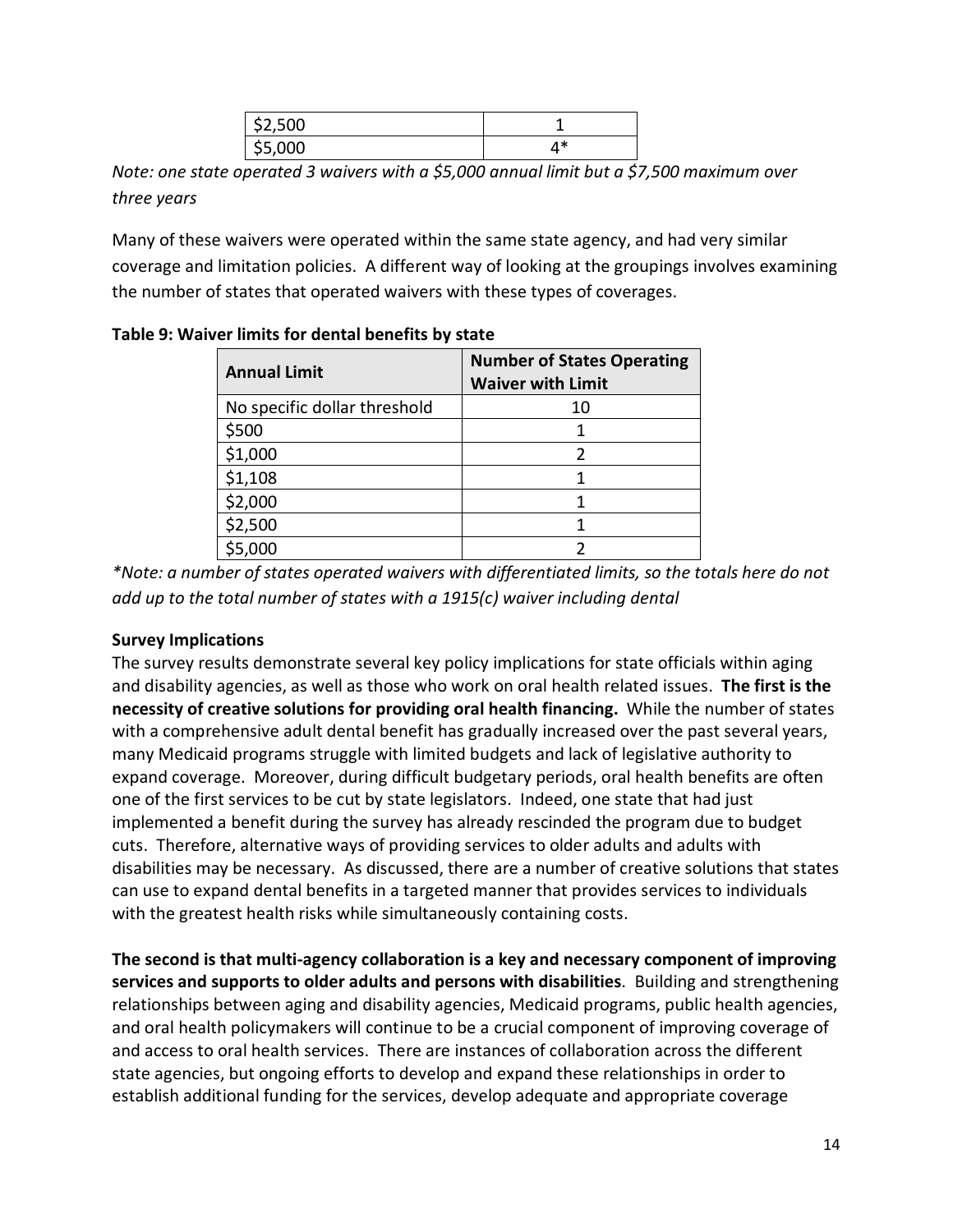policies, and ensure that different parts of the system are able to facilitate participant access to necessary services.

**Expanding oral health programs will require ongoing education of state and federal policymakers on Medicaid opportunities and the limitations of the Medicare program.** Ongoing education of state and federal policymakers will be necessary to highlight the importance of oral health in improving the overall health goals of individuals. To achieve these goals, lawmakers will also need to be educated on the limitations of the Medicare program and the various ways that Medicaid can be utilized to provide a dental benefit.

**Finally, programs must be developed in a manner that ensure individuals understand and are able to access oral health benefits**. Some of the mechanisms for financing can be complex and difficult to understand. Other programs may be limited, not widely publicized, and largely unknown. Outreach efforts are needed to ensure that beneficiaries are able to utilize these services, as well as ongoing engagement of professionals who provide assistance to facilitate access to care or to advocate for the beneficiaries needs.

These strategies are unlikely to resolve all issues with oral health benefits and access to care for older adults and people with disabilities. However, improving collaboration, coverage, and awareness of the services, will lead to ongoing impacts that ultimately increase the number of beneficiaries who receive services, positively impact the oral health of these individuals, and improve people's lives.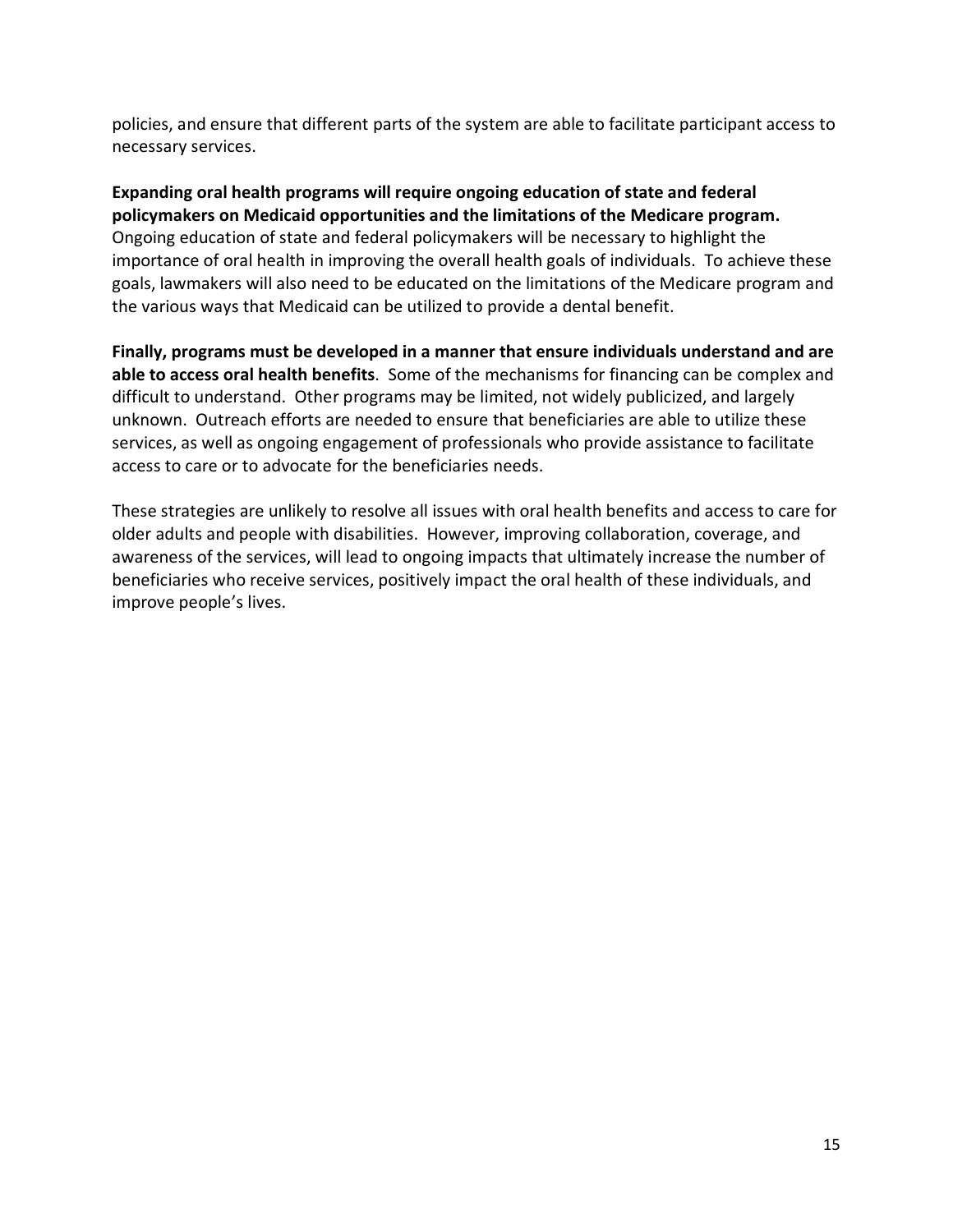# **Appendix: Waivers with Oral Health Benefits**

| <b>State and</b>     | Population           | <b>Benefit Limit</b>  | <b>Service Definition</b>                |
|----------------------|----------------------|-----------------------|------------------------------------------|
| <b>Waiver Number</b> |                      |                       |                                          |
| California: 0336     | Intellectual and     | Not Specified;        | Dental services will be provided to      |
|                      | Developmental        | Supplements           | individuals age 21 and older and are     |
|                      | Disabilities, no     | <b>Medicaid State</b> | defined and described in the approved    |
|                      | minimum or           | plan benefits.        | State plan for individuals under the age |
|                      | maximum age limit    | <b>Medicaid State</b> | of 21. Dental services will supplement   |
|                      |                      | plan has \$1,800      | and not supplant services available      |
|                      |                      | annual limit          | through the approved Medicaid State      |
|                      |                      |                       | plan or the EPSDT benefit.               |
| Colorado: 0007       | Developmental        | Preventative and      | Dental services through the waiver are   |
|                      | Disabilities, age 18 | Basic services are    | available to participants age 21 and     |
|                      | or older             | limited to \$2,000    | over. Covered Dental Services are for    |
|                      |                      | per Service Plan      | diagnostic and preventative care to      |
|                      |                      | year.                 | abate tooth decay, restore dental        |
|                      |                      |                       | health, and are medically appropriate.   |
|                      |                      | Major services are    | Services include preventative, basic,    |
|                      |                      | limited to \$10,000   | and major services. These dental         |
|                      |                      | for the five (5)      | services require prior authorization at  |
|                      |                      | year renewal          | the local Community Centered Board       |
|                      |                      | period of the         | (CCB) level pursuant to the Prior        |
|                      |                      | waiver.               | Authorization Request (PAR) Process.     |
|                      |                      |                       | Dental services under the waiver are     |
|                      |                      |                       | provided only when the services are      |
|                      |                      |                       | not available through the Medicaid       |
|                      |                      |                       | State Plan due or through a third party. |
|                      |                      |                       | Dental Services under the waiver are     |
|                      |                      |                       | not available to a client eligible for   |
|                      |                      |                       | Early and Periodic Screening Diagnostic  |
|                      |                      |                       | and Treatment (EPSDT) services.          |
|                      |                      |                       | General limitations to dental services   |
|                      |                      |                       | (i.e. frequency) will follow the         |
|                      |                      |                       | Department Guidelines using industry     |
|                      |                      |                       | standards and are limited to the most    |
|                      |                      |                       | cost effective and efficient means to    |
|                      |                      |                       | alleviate or rectify the dental issues   |
|                      |                      |                       | associated with the individual.          |
|                      |                      |                       | Implants are not a covered service for   |
|                      |                      |                       | participants who smoke daily due to      |
|                      |                      |                       | substantiated increased rate of          |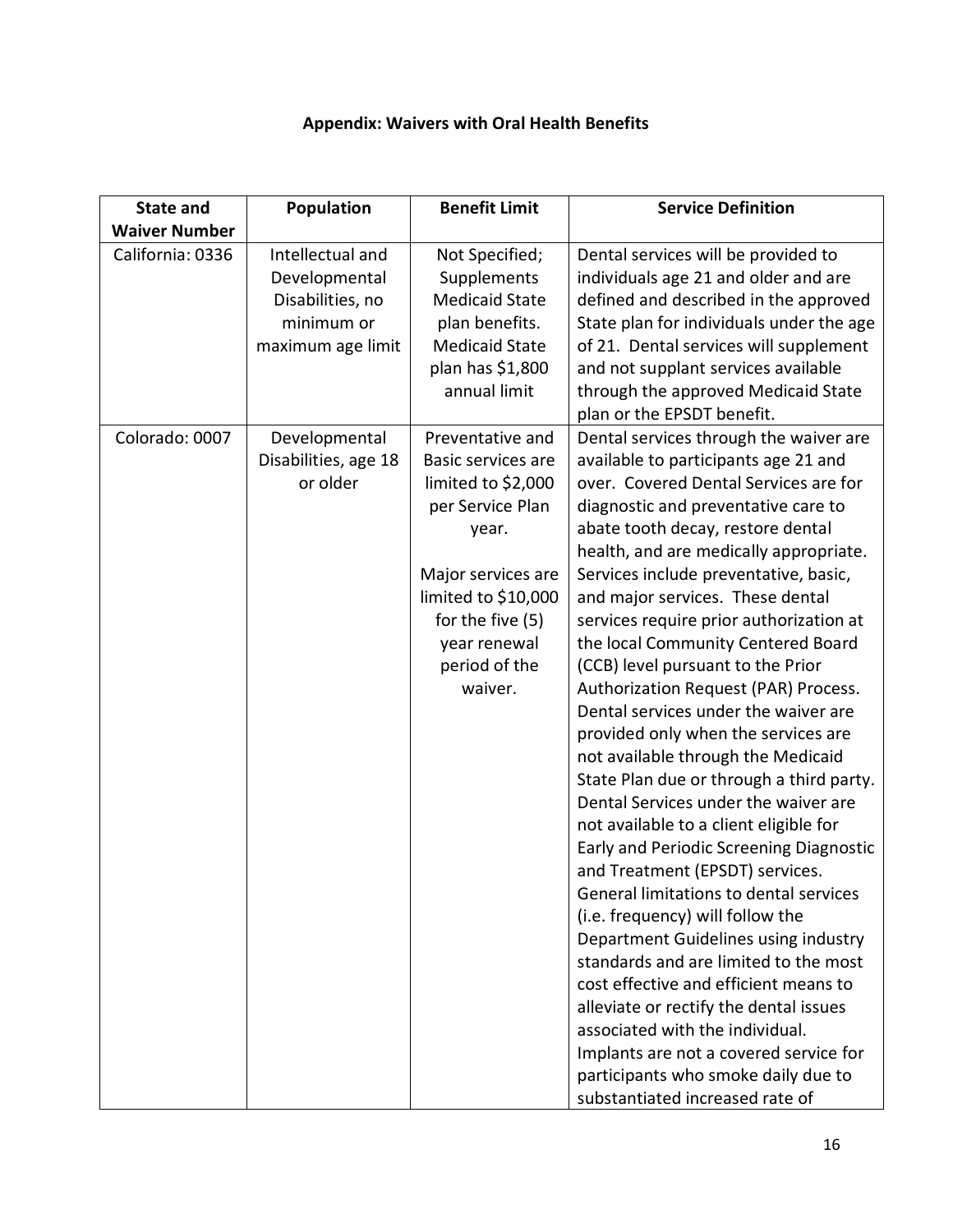|                |                     |                     | implant failures for chronic smokers.        |
|----------------|---------------------|---------------------|----------------------------------------------|
|                |                     |                     | Subsequent implants are not a covered        |
|                |                     |                     | service when prior implants fail. Full       |
|                |                     |                     | mouth implants and/or full mouth             |
|                |                     |                     | crowns are not covered. Services not         |
|                |                     |                     |                                              |
|                |                     |                     | covered under the waiver Dental              |
|                |                     |                     | Services include, but are not limited to:    |
|                |                     |                     | cosmetic dentistry, orthodontia,             |
|                |                     |                     | emergency extractions, intravenous           |
|                |                     |                     | sedation, general anesthesia, and            |
|                |                     |                     | hospital fees. Cosmetic dentistry is         |
|                |                     |                     | defined as aesthetic treatments              |
|                |                     |                     | designed to improve the appearance           |
|                |                     |                     | of the teeth and/or smile (e.g.              |
|                |                     |                     | whitening, contouring, veneers).             |
| Colorado: 0293 | Developmental       | Preventative and    | Dental services through the waiver are       |
|                | Disabilities age 18 | Basic services are  | available to individuals age 21 and          |
|                | and older           | limited to \$2,000  | over. Covered Dental Services are for        |
|                |                     | per Service Plan    | diagnostic and preventative care to          |
|                |                     | year.               | abate tooth decay, restore dental            |
|                |                     |                     | health and are medically appropriate.        |
|                |                     | Major services are  | Services include preventative, basic         |
|                |                     | limited to \$10,000 | and major services. These dental             |
|                |                     | for the five (5)    |                                              |
|                |                     |                     | services require prior authorization at      |
|                |                     | year renewal        | the local Community Centered Board           |
|                |                     | period of the       | (CCB) level pursuant to the                  |
|                |                     | waiver.             | Department of Health Care Policy and         |
|                |                     |                     | <b>Financing Prior Authorization Request</b> |
|                |                     |                     | (PAR) Process.                               |
|                |                     |                     | Dental services under the waiver are         |
|                |                     |                     | provided only when the services are          |
|                |                     |                     | not available through the Medicaid           |
|                |                     |                     | State Plan or through a third party.         |
|                |                     |                     | General limitations to dental services       |
|                |                     |                     | (i.e. frequency) will follow Department      |
|                |                     |                     | Guidelines using industry standards          |
|                |                     |                     | and are limited to the most cost             |
|                |                     |                     | effective and efficient means to             |
|                |                     |                     | alleviate or rectify the dental issues       |
|                |                     |                     | associated with the individual.              |
|                |                     |                     | Implants are not a covered service for       |
|                |                     |                     | participants who smoke daily due to          |
|                |                     |                     | substantiated increased rate of              |
|                |                     |                     | implant failures for chronic smokers.        |
|                |                     |                     |                                              |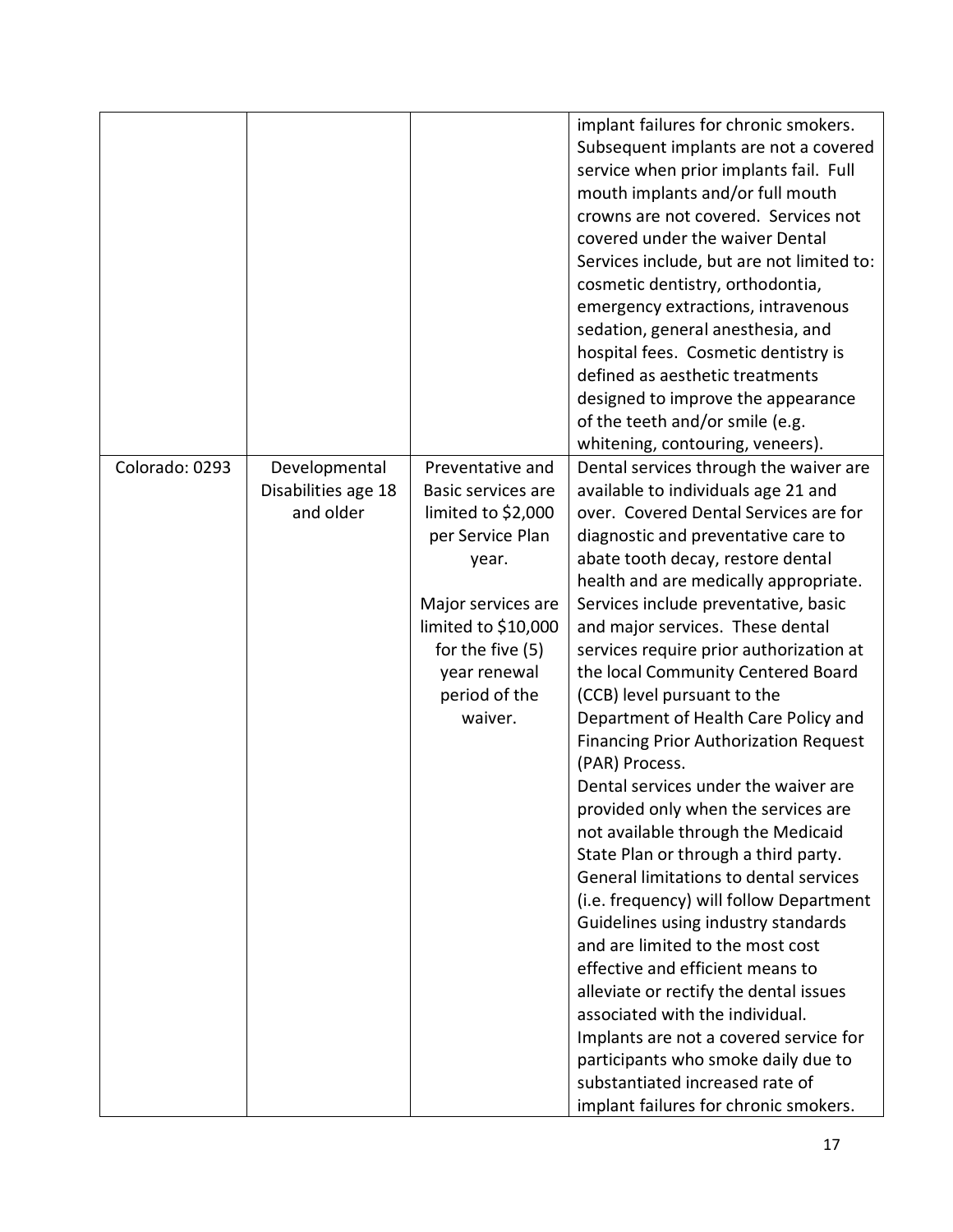|                              |                                                           |                 | Subsequent implants are not a covered<br>service when prior implants fail. Full<br>mouth implants and/or crowns are not<br>covered. Services not covered under<br>the waiver Dental Services include, but<br>are not limited to cosmetic dentistry,<br>orthodontia, emergency extractions,<br>intravenous sedation, general<br>anesthesia, and hospital fees.<br>Cosmetic dentistry is defined as<br>aesthetic treatments designed to<br>improve the appearance of the teeth<br>and/or smile (e.g. whitening,<br>contouring, veneers).                                                       |
|------------------------------|-----------------------------------------------------------|-----------------|----------------------------------------------------------------------------------------------------------------------------------------------------------------------------------------------------------------------------------------------------------------------------------------------------------------------------------------------------------------------------------------------------------------------------------------------------------------------------------------------------------------------------------------------------------------------------------------------|
| District of<br>Columbia 0307 | Intellectual and<br>Developmental<br>Disabilities age 18+ |                 | Dental services under this waiver are<br>identical to dental services offered<br>under the District of Columbia's<br>Medicaid state plan. The inclusion of<br>dental services in the waiver is for the<br>sole purpose of providing an enhanced<br>reimbursement rate to dentists who<br>serve people with ID/DD. DC Medicaid<br>can only identify these individuals in<br>two ways: 1) by their enrollment in this<br>waiver; and 2) by their receipt of<br>services in an ICF/MR. Enhanced<br>payments are provided for both of<br>these groups of individuals - waiver<br>and non-waiver. |
| Florida: 0392                | <b>Adults with Cystic</b><br>Fibrosis                     | \$5000 per year | Dental services include oral<br>examination, oral prophylaxis, and<br>dental treatment prescribed by a<br>dentist. The recipient is eligible for<br>dental procedures that are not<br>otherwise covered by the Medicaid<br>State Plan and are necessary to<br>prevent further progression of the<br>recipient's health related to cystic<br>fibrosis, avoid hospitalization, or to<br>stabilize oral health in preparation for<br>a lung transplant.                                                                                                                                         |
| Florida: 40205               | Individuals<br>diagnosed with<br>Familial                 | Not Specified   | Adult dental services include<br>diagnostic, preventive and restorative<br>treatment, extractions; and                                                                                                                                                                                                                                                                                                                                                                                                                                                                                       |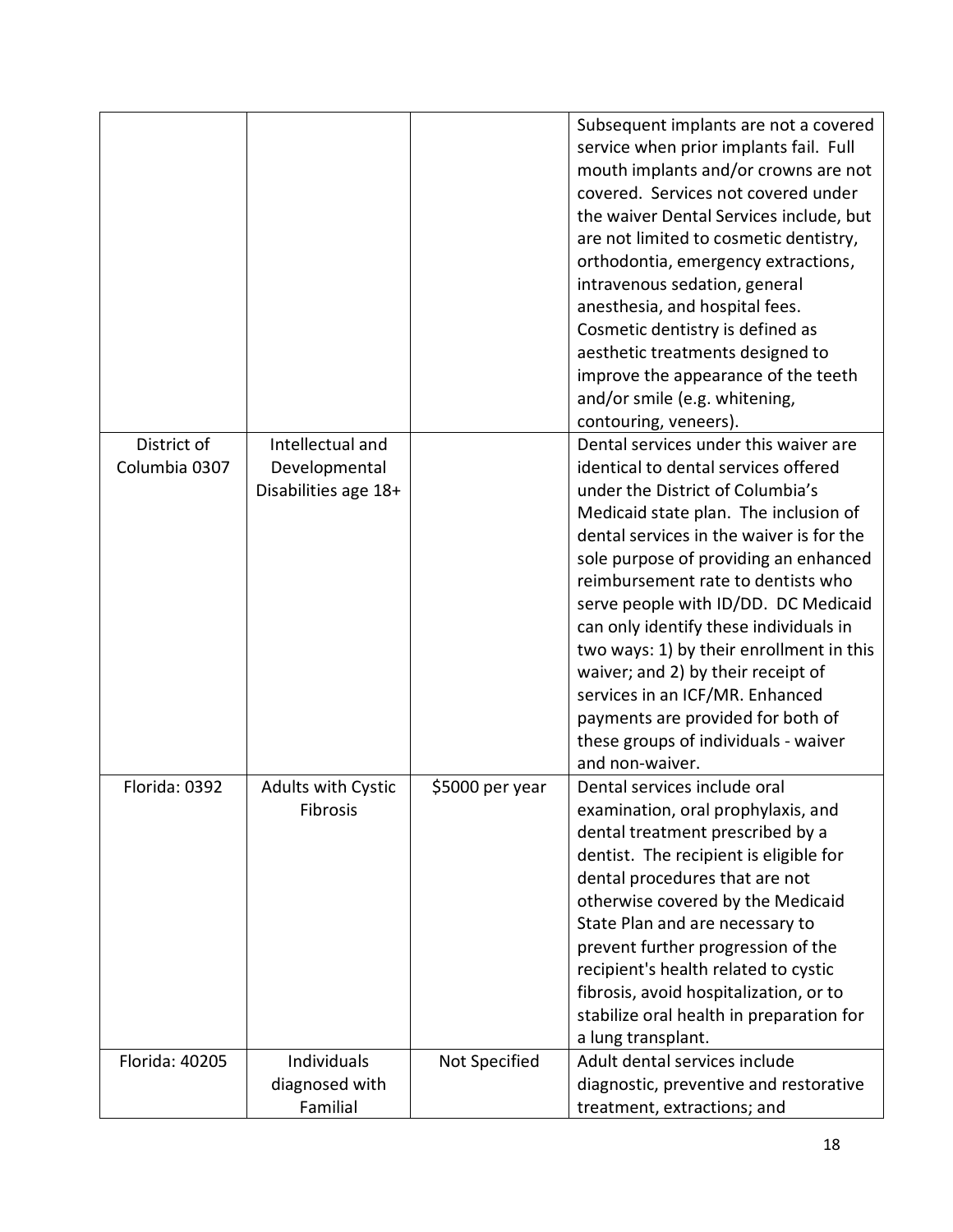|               | Dysautonomia age<br>3 to 64                                           |               | endodontics, periodontal and surgical<br>procedures that are not otherwise<br>covered by Medicaid State Plan<br>services. Adult dental benefits also<br>include medically necessary<br>emergency dental procedures to<br>alleviate pain and or infection.<br>Emergency dental care consists of oral<br>examinations, necessary radiographs,<br>extractions, and the incision and<br>drainage of an abscess. The services<br>strive to prevent or remedy dental<br>problems that, if left untreated, could<br>compromise a recipient's health, by<br>increasing the risk of infection or<br>disease, or reducing food options,<br>resulting in restrictive nutritional<br>intake.<br>Adult cleanings are limited to two per<br>year. A recipient shall receive no more<br>than ten units of this service per day. |
|---------------|-----------------------------------------------------------------------|---------------|------------------------------------------------------------------------------------------------------------------------------------------------------------------------------------------------------------------------------------------------------------------------------------------------------------------------------------------------------------------------------------------------------------------------------------------------------------------------------------------------------------------------------------------------------------------------------------------------------------------------------------------------------------------------------------------------------------------------------------------------------------------------------------------------------------------|
| Florida: 0867 | Intellectual and<br>Developmental<br>Disabilities, age 3<br>and older | Not Specified | Adult dental services include<br>diagnostic, preventive and restorative<br>treatment, extractions; and<br>endodontics, periodontal and surgical<br>procedures. The services strive to<br>prevent or remedy dental problems<br>that, if left untreated, could<br>compromise a recipient's health, by<br>increasing the risk of infection or<br>disease, or reducing food options,<br>resulting in restrictive nutritional<br>intake.<br>Unlicensed dental interns and dental<br>students of university based dental<br>programs may provide services under<br>the general supervision of a licensed<br>dentist but cannot act as a treating<br>provider or bill Medicaid for covered<br>services.                                                                                                                 |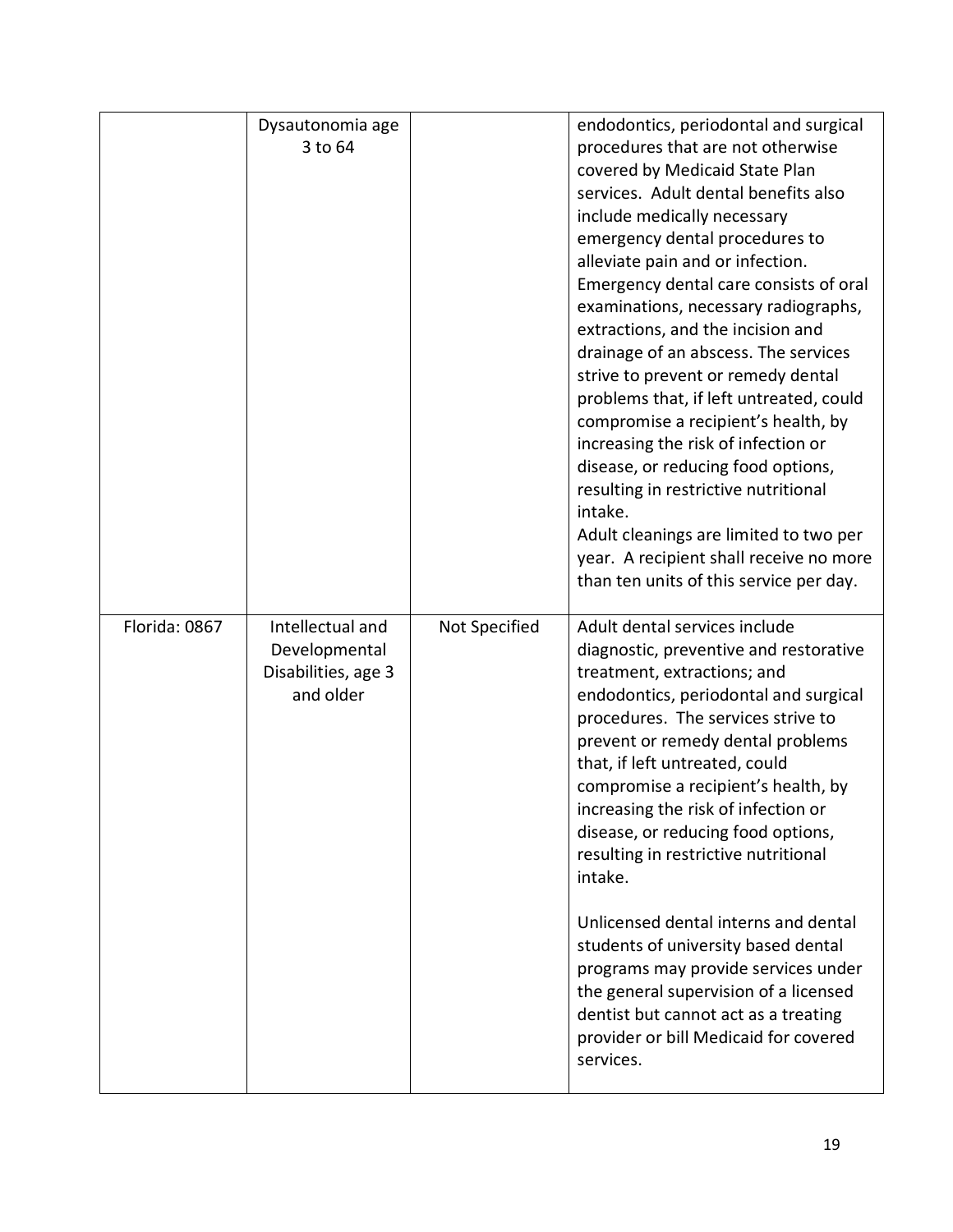|               |                                                                                          |              | Dental services for children are<br>provided through Medicaid State Plan                                                                                                                                                                                                                                                                                                                                                                                                                                                                                                                                                                                                                                                                                                                                                                                                                                                                                                                                      |
|---------------|------------------------------------------------------------------------------------------|--------------|---------------------------------------------------------------------------------------------------------------------------------------------------------------------------------------------------------------------------------------------------------------------------------------------------------------------------------------------------------------------------------------------------------------------------------------------------------------------------------------------------------------------------------------------------------------------------------------------------------------------------------------------------------------------------------------------------------------------------------------------------------------------------------------------------------------------------------------------------------------------------------------------------------------------------------------------------------------------------------------------------------------|
| Georgia: 0323 | Intellectual and<br>Developmental<br>Disabilities, no<br>minimum or<br>maximum age limit | \$500 annual | services.<br>Adult Dental Services cover dental<br>treatments and procedures that are<br>not otherwise covered by Medicaid<br>State Plan services. Adult Dental<br>Services include semiannual diagnostic<br>and preventive services and a limited<br>coverage of restorative treatment and<br>periodontal procedures. These services<br>strive to prevent or remedy dental<br>problems that, if left untreated, could<br>compromise a participant's health, by<br>increasing the risk of infection or<br>disease, or reducing food options,<br>resulting in restrictive nutritional<br>intake.<br>Adult Dental Services are not available<br>until the waiver participant's 21st<br>birthday. These services do not include<br>the emergency and related dental<br>services for adults covered under the<br>regular Medicaid State Plan. Adult<br>Dental Services are authorized only to<br>the extent that they are not available<br>to the participant through another<br>third party source. Adult Dental |
|               |                                                                                          |              | Services must be authorized prior to<br>service delivery by the operating<br>agency at least annually in conjunction<br>with the Individual Service Plan<br>development and with any ISP                                                                                                                                                                                                                                                                                                                                                                                                                                                                                                                                                                                                                                                                                                                                                                                                                      |
|               |                                                                                          |              | revisions. The COMP Program is<br>intended for those goods and services<br>that are not covered by the State<br>Medicaid Plan or those instances in                                                                                                                                                                                                                                                                                                                                                                                                                                                                                                                                                                                                                                                                                                                                                                                                                                                           |
|               |                                                                                          |              | which a participant's need exceeds<br>State Plan coverage limits and<br>exceptions to the coverage limits are<br>not available.                                                                                                                                                                                                                                                                                                                                                                                                                                                                                                                                                                                                                                                                                                                                                                                                                                                                               |
| Georgia: 0175 | Intellectual and<br>Developmental                                                        | \$500 annual | Adult Dental Services cover dental<br>treatments and procedures that are                                                                                                                                                                                                                                                                                                                                                                                                                                                                                                                                                                                                                                                                                                                                                                                                                                                                                                                                      |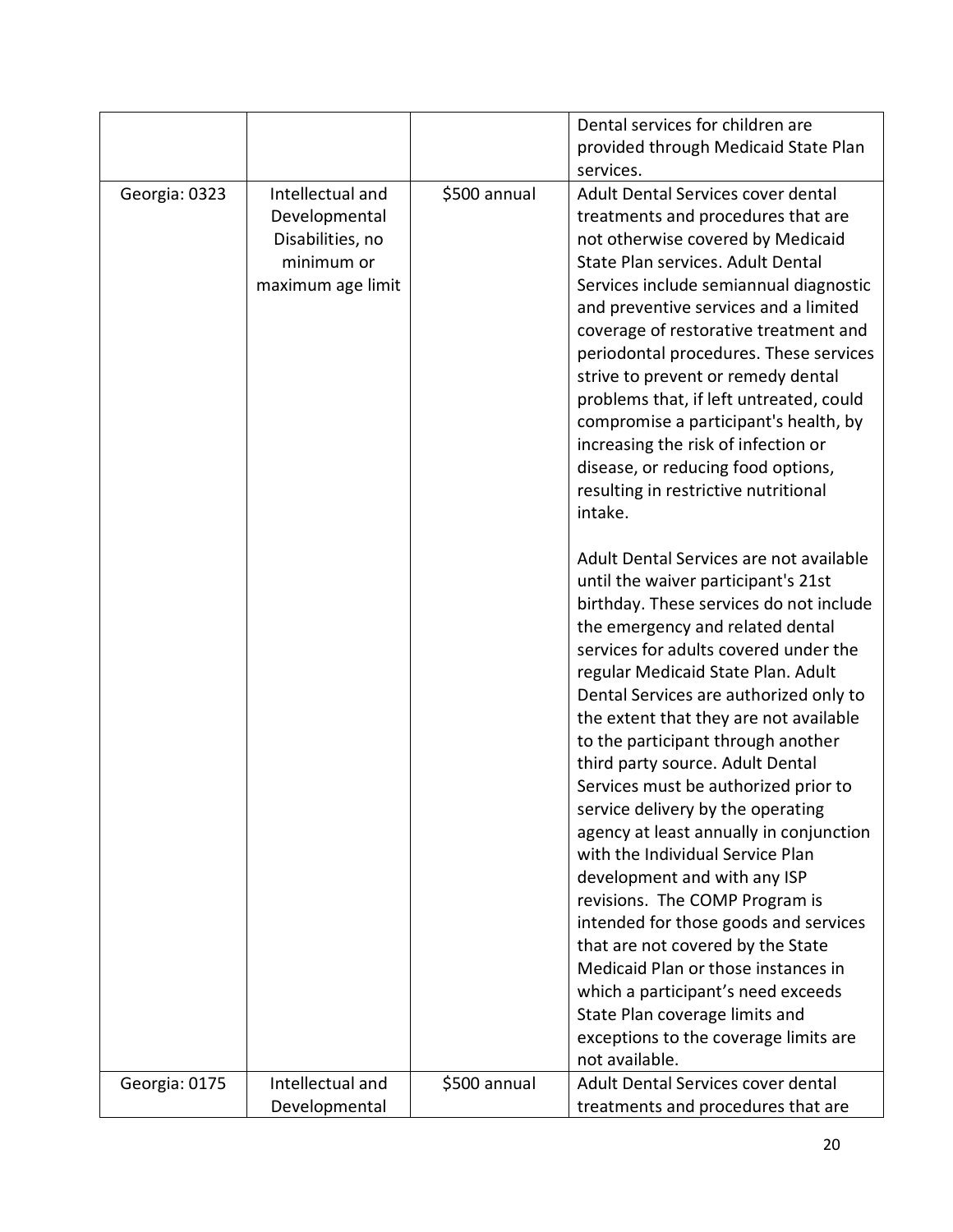|              | Disabilities, no<br>minimum or<br>maximum age limit |                | not otherwise covered by Medicaid<br>State Plan services. Adult Dental<br>Services include semiannual diagnostic<br>and preventive services and a limited<br>coverage of restorative treatment and<br>periodontal procedures. These<br>services strive to prevent or remedy<br>dental problems that, if left untreated,<br>could compromise a participant's<br>health, by increasing the risk of<br>infection or disease, or reducing food<br>options, resulting in restrictive<br>nutritional intake.<br>Adult Dental Services are not available                         |
|--------------|-----------------------------------------------------|----------------|---------------------------------------------------------------------------------------------------------------------------------------------------------------------------------------------------------------------------------------------------------------------------------------------------------------------------------------------------------------------------------------------------------------------------------------------------------------------------------------------------------------------------------------------------------------------------|
|              |                                                     |                | until the waiver participant's 21st<br>birthday. These services do not<br>include the emergency and related<br>dental services for adults covered<br>under the regular Medicaid State Plan.<br>Adult Dental Services are authorized<br>only to the extent that they are not<br>available to the participant through<br>another third party source. Adult<br>Dental Services must be authorized<br>prior to service delivery by the<br>operating agency at least annually in<br>conjunction with the Individual Service<br>Plan development and with any ISP<br>revisions. |
| Kansas: 0303 | Older adults age<br>65 and older                    | None Specified | Oral Health Services shall mean<br>accepted dental procedures, to include<br>diagnostic, prophylactic, and<br>restorative care, and allow for the<br>purchase, adjustment, and repair of<br>dentures, which are provided to adults<br>(age 65 and older) who are enrolled in<br>the HCBS Frail Elderly waiver.<br>Anesthesia services provided in the<br>dentist's office and billed by the<br>dentist shall be included within the<br>definition of oral health services.<br>To avoid duplication of services, Oral<br>Health Services only include needed               |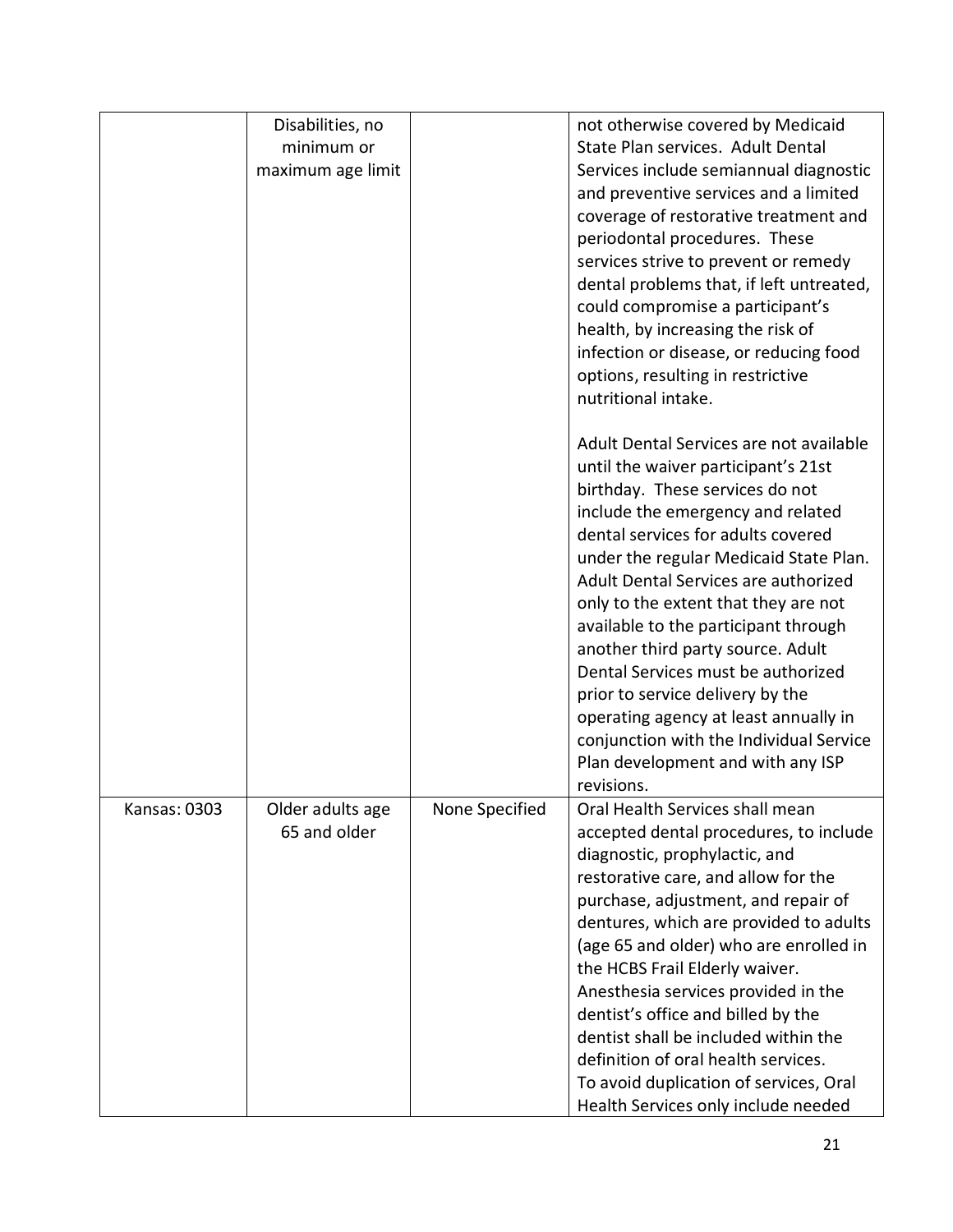|                 |                                                                                          |                | services not covered by regular State<br>Plan Medicaid, and are limited to those<br>services which cannot be procured<br>from other formal or informal<br>resources such as community<br>donations received by the Care<br>Coordinator entity to use toward oral<br>health services, other formal programs<br>funded from state general funds, and<br>Medicare 65 plans.<br>Services shall not include outpatient or<br>inpatient facility care.<br>Orthodontic and implant services are<br>not covered.<br>Complete or partial dentures are<br>allowed once every 60 months.<br>Provision of oral health services for<br>cosmetic purposes is not a covered<br>service. |
|-----------------|------------------------------------------------------------------------------------------|----------------|--------------------------------------------------------------------------------------------------------------------------------------------------------------------------------------------------------------------------------------------------------------------------------------------------------------------------------------------------------------------------------------------------------------------------------------------------------------------------------------------------------------------------------------------------------------------------------------------------------------------------------------------------------------------------|
| Louisiana: 0472 | Intellectual and<br>Developmental<br>Disabilities, no<br>minimum or<br>maximum age limit | None specified | Dental services include adult<br>diagnostic, preventative, restorative,<br>endodontic, periodontic, removable<br>prosthodontic, maxilla facial<br>prosthetic, fixed prosthodontic, oral<br>and maxilla facial surgery,<br>orthodontics, adjunctive general<br>services, and dentures.                                                                                                                                                                                                                                                                                                                                                                                    |
| Missouri: 0841  | Intellectual and<br>Developmental<br>Disabilities, no<br>minimum or<br>maximum age limit | None specified | A) Those procedures necessary to<br>control bleeding, relieve pain, and<br>eliminate acute infection; operative<br>procedures that are required to<br>prevent the imminent loss of teeth.<br>B) Preventive dental treatment:<br>Examinations, oral prophylaxes, and<br>topical fluoride applications.<br>C) Therapeutic dental treatment:<br>Treatment that includes, but is not<br>limited to, pulp therapy for permanent<br>teeth; restoration of carious<br>permanent teeth; and limited<br>provision of removable prostheses<br>when masticatory function is impaired,<br>when an existing prosthesis is<br>unserviceable.                                           |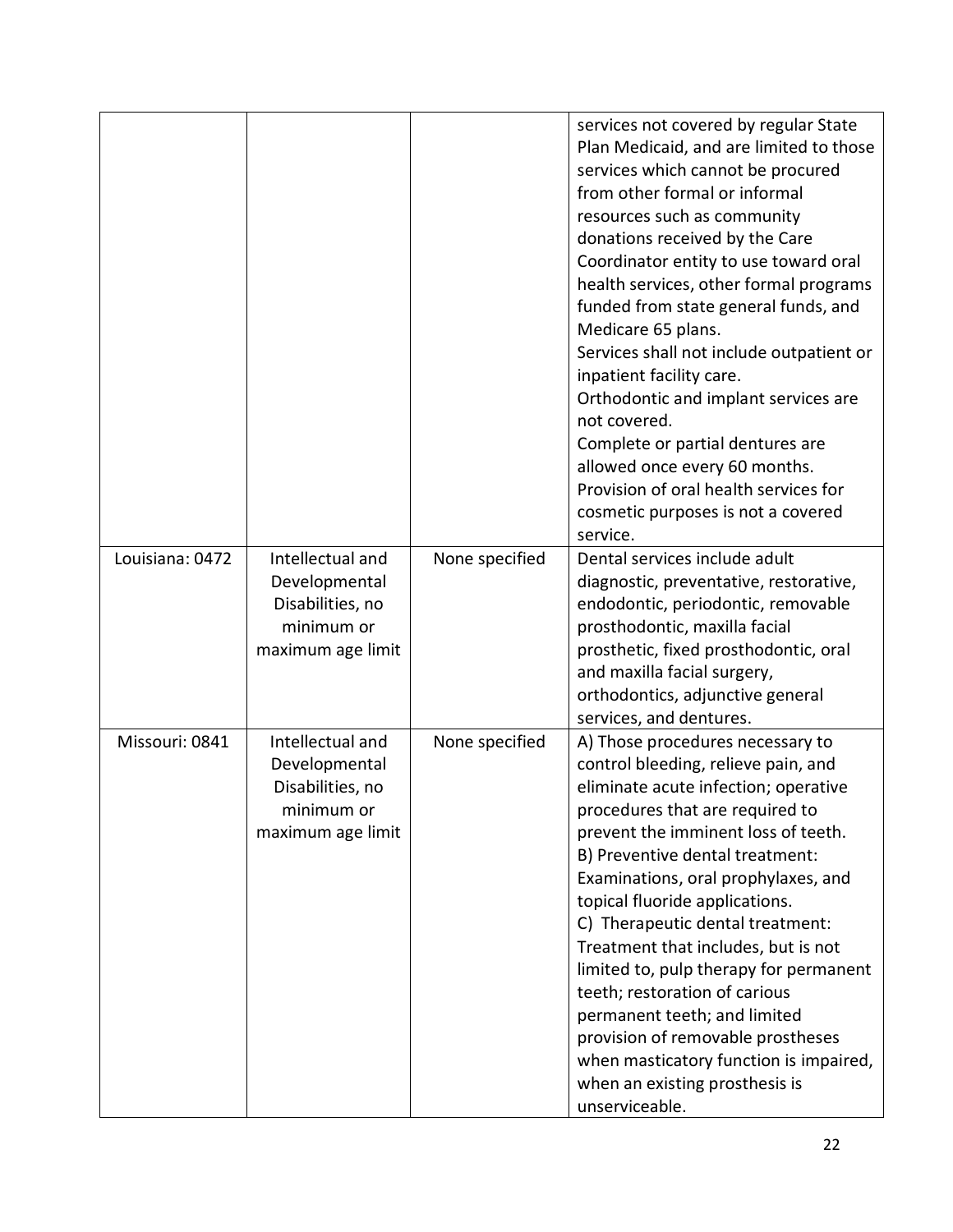| New Mexico:     | Intellectual and             | None Specified | Supplemental dental care includes a      |
|-----------------|------------------------------|----------------|------------------------------------------|
| 0173            | Developmental                |                | routine oral examination and cleaning    |
|                 | Disabilities, no             |                | to preserve and/or maintain oral         |
|                 | minimum or                   |                | health.                                  |
|                 | maximum age limit            |                |                                          |
|                 |                              |                | Adults on the DD Waiver may access       |
|                 |                              |                | one (1) routine cleaning a year under    |
|                 |                              |                | the State plan. Dental care provided to  |
|                 |                              |                | adults under the DD Waiver is for        |
|                 |                              |                | individuals who require more than one    |
|                 |                              |                | (1) routine cleaning a year to preserve  |
|                 |                              |                | and/or maintain oral health.             |
|                 |                              |                | Children under the age of 21 on the DD   |
|                 |                              |                | Waiver may access two (2) routine        |
|                 |                              |                | cleanings a year under the State plan.   |
|                 |                              |                | Dental care provided to children under   |
|                 |                              |                | the age of 21 under the DD Waiver is     |
|                 |                              |                | for individuals who require more than    |
|                 |                              |                | two (2) routine cleanings a year to      |
|                 |                              |                | preserve and/or maintain oral health.    |
| Oklahoma: 0399  | Intellectual                 | None Specified | Dental Services include maintenance      |
|                 | Disabilities age 21          |                | or improvement of dental health as       |
|                 | and older                    |                | well as relief of pain and infection.    |
| Oklahoma: 0343  | Intellectual                 | \$1,000 annual | Dental services include maintenance or   |
|                 | Disabilities age 18          |                | improvement of dental health as well     |
|                 | and older                    |                | as relief of pain and infection.         |
| Oklahoma: 0179  | Intellectual                 | \$1,000 annual | Dental services include maintenance or   |
|                 | Disabilities age 3           |                | improvement of dental health as well     |
|                 | and older                    |                | as relief of pain and infection.         |
| Oklahoma: 0810  | <b>Physical Disabilities</b> | \$1,000 annual | Dental services include maintenance or   |
| (terminated on  | age 20-64                    |                | improvement of dental health as well     |
| 12/31/2015)     |                              |                | as relief of pain and infection.         |
| Oklahoma: 0809  | Older adults age             | \$1,000 annual | Dental services include maintenance or   |
| (terminated on  | 65 and older                 |                | improvement of dental health as well     |
| 12/31/2015)     |                              |                | as relief of pain and infection.         |
| South Carolina: | Intellectual                 | None specified | The service is defined and described in  |
| 0237            | Disabilities, no             |                | the approved State Plan and will not     |
|                 | minimum or                   |                | duplicate any service available to       |
|                 | maximum age limit            |                | adults in the State Plan. Items/services |
|                 |                              |                | allowed under the waiver are the same    |
|                 |                              |                | as the standard items/services for       |
|                 |                              |                | children under age 21 covered under      |
|                 |                              |                | the EPSDT program; items/services        |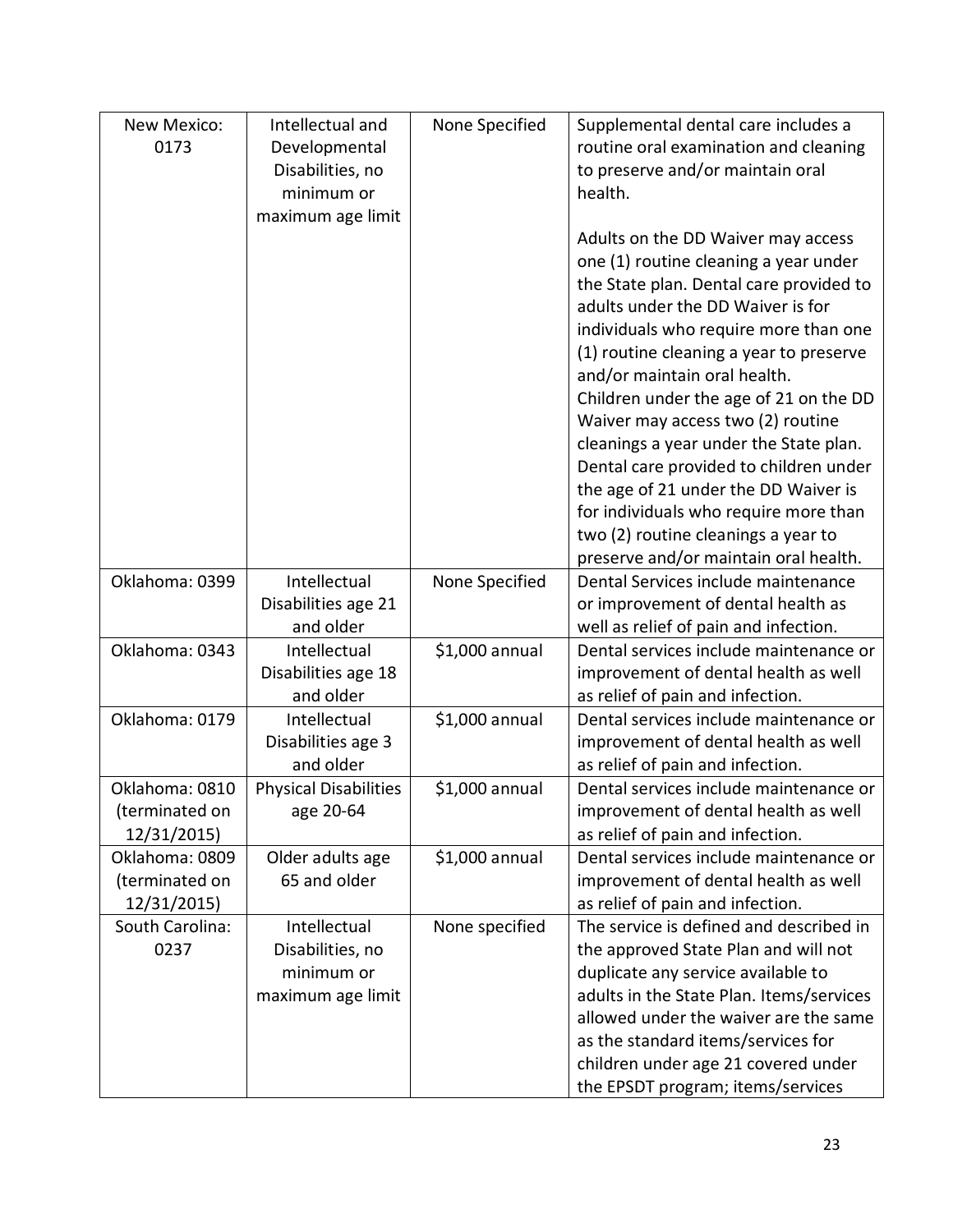|                 |                                |                                         | requiring a prior authorization are not<br>allowed.                   |
|-----------------|--------------------------------|-----------------------------------------|-----------------------------------------------------------------------|
| Tennessee: 0357 | Intellectual                   | \$5,000 per service                     | Dental Services shall mean medically                                  |
|                 | Disabilities, no               | recipient per                           | necessary:                                                            |
|                 | minimum or                     | waiver program                          |                                                                       |
|                 | maximum age limit              | year, and a                             | Dental procedures (e.g.,<br>a.                                        |
|                 |                                | maximum of                              | preventive dental services, fillings, root                            |
|                 |                                | \$7,500 per service                     | canals, extractions, periodontics, the                                |
|                 |                                | recipient across                        | provision of dentures, and other dental                               |
|                 |                                | three consecutive                       | treatments to relieve pain and                                        |
|                 |                                | waiver program                          | infection) which have dental                                          |
|                 |                                | years.                                  | procedure codes listed in the current                                 |
|                 |                                |                                         | TennCare Maximum Reimbursement                                        |
|                 |                                |                                         | Rate Schedule for Dental Services that                                |
|                 |                                |                                         | is used specifically for HCBS waiver                                  |
|                 |                                |                                         | dental services; and                                                  |
|                 |                                |                                         | Intravenous sedation or other<br>b.                                   |
|                 |                                |                                         | anesthesia services provided in the                                   |
|                 |                                |                                         | dentist's office by, and billed by, the                               |
|                 |                                |                                         | dentist or by a nurse anesthetist or                                  |
|                 |                                |                                         | anesthesiologist who meets the waiver                                 |
|                 |                                |                                         | provider qualifications.                                              |
|                 |                                |                                         | Orthodontic services are excluded                                     |
|                 |                                |                                         | from coverage.                                                        |
|                 |                                |                                         | Dental Services are not intended to                                   |
|                 |                                |                                         | replace services available through the                                |
|                 |                                |                                         | Medicaid State Plan/TennCare                                          |
|                 |                                |                                         | program. All Dental Services for                                      |
|                 |                                |                                         | children enrolled in the waiver are                                   |
|                 |                                |                                         | provided through the TennCare EPSDT                                   |
|                 |                                |                                         | program.                                                              |
| Tennessee: 0427 | Developmental                  | \$5,000 per service                     | Dental Services include preventive                                    |
|                 | Disabilities, age 0            | recipient per                           | dental services, fillings, root canals,                               |
|                 | to 5; Intellectual             | waiver program                          | extractions, periodontics, the provision                              |
|                 | Disabilities, no<br>minimum or | year, and a                             | of dentures, and other dental                                         |
|                 |                                | maximum of                              | treatments to relieve pain and                                        |
|                 | maximum age limit              | \$7,500 per service<br>recipient across | infection) which have dental<br>procedure codes listed in the current |
|                 |                                | three consecutive                       | TennCare Maximum Reimbursement                                        |
|                 |                                | waiver program                          | Rate Schedule for Dental Services that                                |
|                 |                                | years.                                  |                                                                       |
|                 |                                |                                         |                                                                       |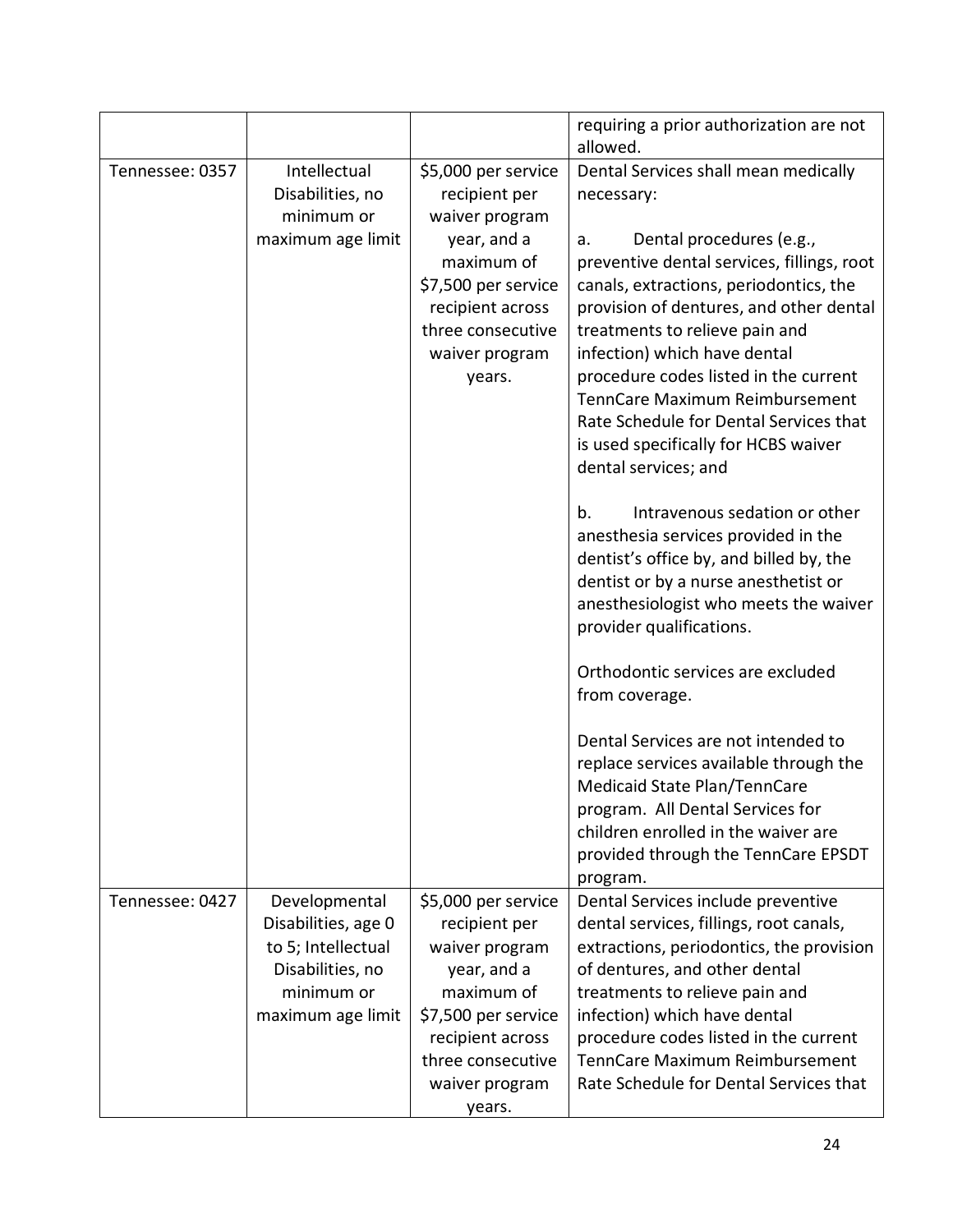|                 |                                                                                                                   |                                                                                                                                                                                 | is used specifically for HCBS waiver<br>dental services; and<br>Intravenous sedation or other<br>anesthesia services provided in the<br>dentist's office by, and billed by, the<br>dentist or by a nurse anesthetist or<br>anesthesiologist who meets the waiver<br>provider qualifications.<br>Orthodontic services are excluded<br>from coverage.<br>Dental Services are not intended to<br>replace services available through the<br>Medicaid State Plan/TennCare<br>program. All Dental Services for<br>children enrolled in the waiver are<br>provided through the TennCare EPSDT<br>program.                                                                                                                                                                                        |
|-----------------|-------------------------------------------------------------------------------------------------------------------|---------------------------------------------------------------------------------------------------------------------------------------------------------------------------------|-------------------------------------------------------------------------------------------------------------------------------------------------------------------------------------------------------------------------------------------------------------------------------------------------------------------------------------------------------------------------------------------------------------------------------------------------------------------------------------------------------------------------------------------------------------------------------------------------------------------------------------------------------------------------------------------------------------------------------------------------------------------------------------------|
| Tennessee: 0128 | Developmental<br>Disabilities, age 0<br>to 5; Intellectual<br>Disabilities, no<br>minimum or<br>maximum age limit | \$5,000 per service<br>recipient per<br>waiver program<br>year, and a<br>maximum of<br>\$7,500 per service<br>recipient across<br>three consecutive<br>waiver program<br>years. | Dental Services include preventive<br>dental services, fillings, root canals,<br>extractions, periodontics, the provision<br>of dentures, and other dental<br>treatments to relieve pain and<br>infection) which have dental<br>procedure codes listed in the current<br>TennCare Maximum Reimbursement<br>Rate Schedule for Dental Services that<br>is used specifically for HCBS waiver<br>dental services; and<br>Intravenous sedation or other<br>anesthesia services provided in the<br>dentist's office by, and billed by, the<br>dentist or by a nurse anesthetist or<br>anesthesiologist who meets the waiver<br>provider qualifications.<br>Orthodontic services are excluded<br>from coverage.<br>Dental Services are not intended to<br>replace services available through the |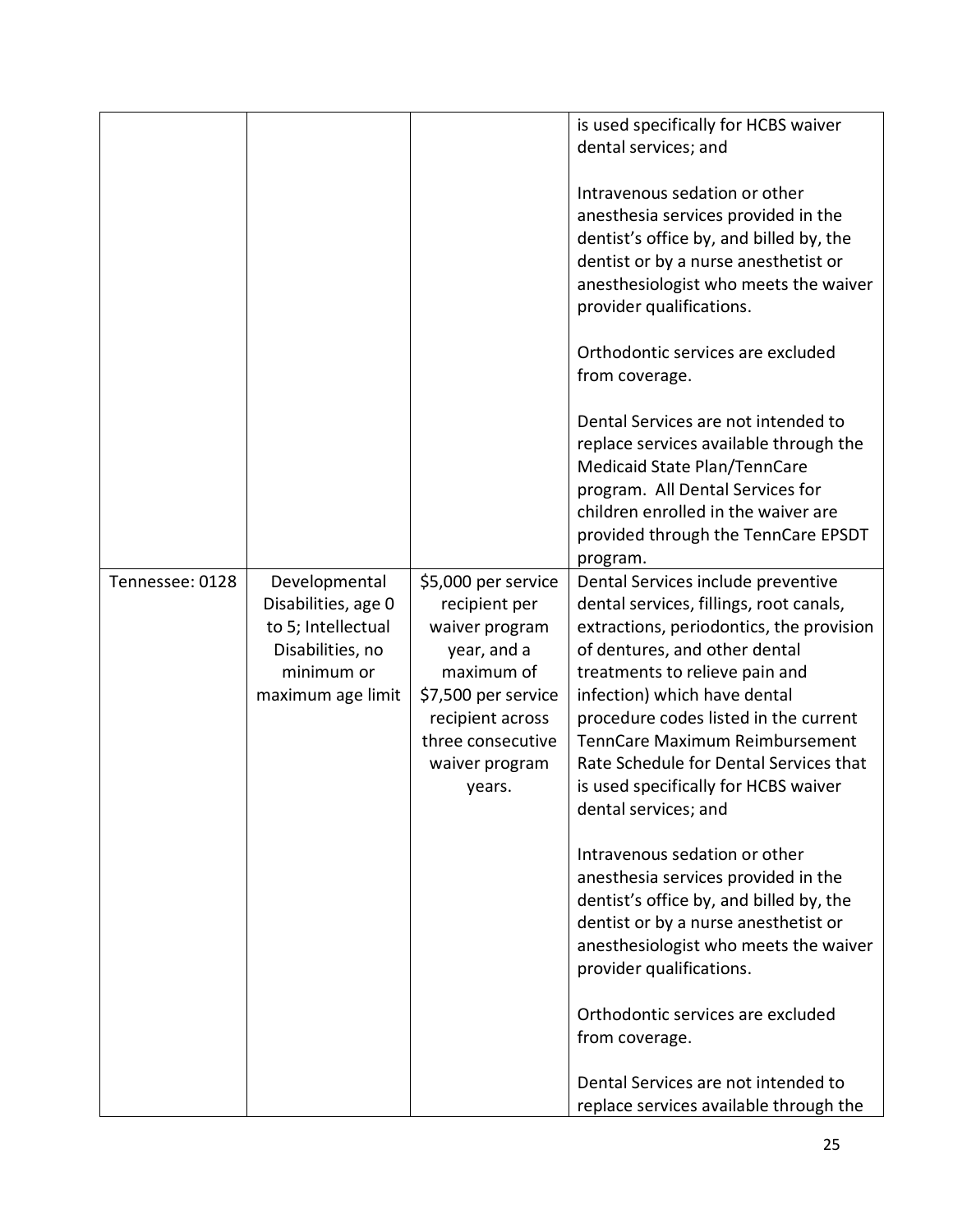|             |                  |                | Medicaid State Plan/TennCare                          |
|-------------|------------------|----------------|-------------------------------------------------------|
|             |                  |                | program. All Dental Services for                      |
|             |                  |                | children enrolled in the waiver are                   |
|             |                  |                | provided through the TennCare EPSDT                   |
|             |                  |                | program.                                              |
| Texas: 0221 | Developmental    | None specified | Dental treatment means a service that                 |
|             | Disabilities, no |                | consists of the following:                            |
|             | minimum or       |                | - Emergency dental treatment-                         |
|             | maximum age      |                | procedures necessary to control                       |
|             |                  |                |                                                       |
|             |                  |                | bleeding, relieve pain, and eliminate                 |
|             |                  |                | acute infection; operative procedures                 |
|             |                  |                | that are required to prevent the                      |
|             |                  |                | imminent loss of teeth; and treatment                 |
|             |                  |                | of injuries to the teeth or supporting<br>structures; |
|             |                  |                | - Routing preventive dental                           |
|             |                  |                | treatment-Examinations, X-rays,                       |
|             |                  |                | cleanings, sealants, oral prophylaxes,                |
|             |                  |                |                                                       |
|             |                  |                | and topical fluoride applications;                    |
|             |                  |                | - Therapeutic dental treatment-                       |
|             |                  |                | Treatment that includes fillings,                     |
|             |                  |                | scaling, extractions, crowns, pulp                    |
|             |                  |                | therapy for permanent and primary                     |
|             |                  |                | teeth; restoration of carious                         |
|             |                  |                | permanent and primary teeth;                          |
|             |                  |                | maintenance of space; and limited                     |
|             |                  |                | provision of removable prostheses                     |
|             |                  |                | when masticatory function is impaired,                |
|             |                  |                | when an existing prosthesis is                        |
|             |                  |                | unserviceable, or when aesthetic                      |
|             |                  |                | considerations interfere with                         |
|             |                  |                | employment or social development;                     |
|             |                  |                | - Orthodontic dental treatment-                       |
|             |                  |                | Procedures that include treatment of                  |
|             |                  |                | retained deciduous teeth; cross-bite                  |
|             |                  |                | therapy; facial accidents involving                   |
|             |                  |                | severe traumatic deviations; cleft                    |
|             |                  |                | palates with gross malocclusion that                  |
|             |                  |                | will benefit from early treatment; and                |
|             |                  |                | severe, handicapping malocclusions                    |
|             |                  |                | affecting permanent dentition with a                  |
|             |                  |                | minimum score of 26 as measured on                    |
|             |                  |                | the Handicapping Labio-lingual                        |
|             |                  |                | Deviation Index; and                                  |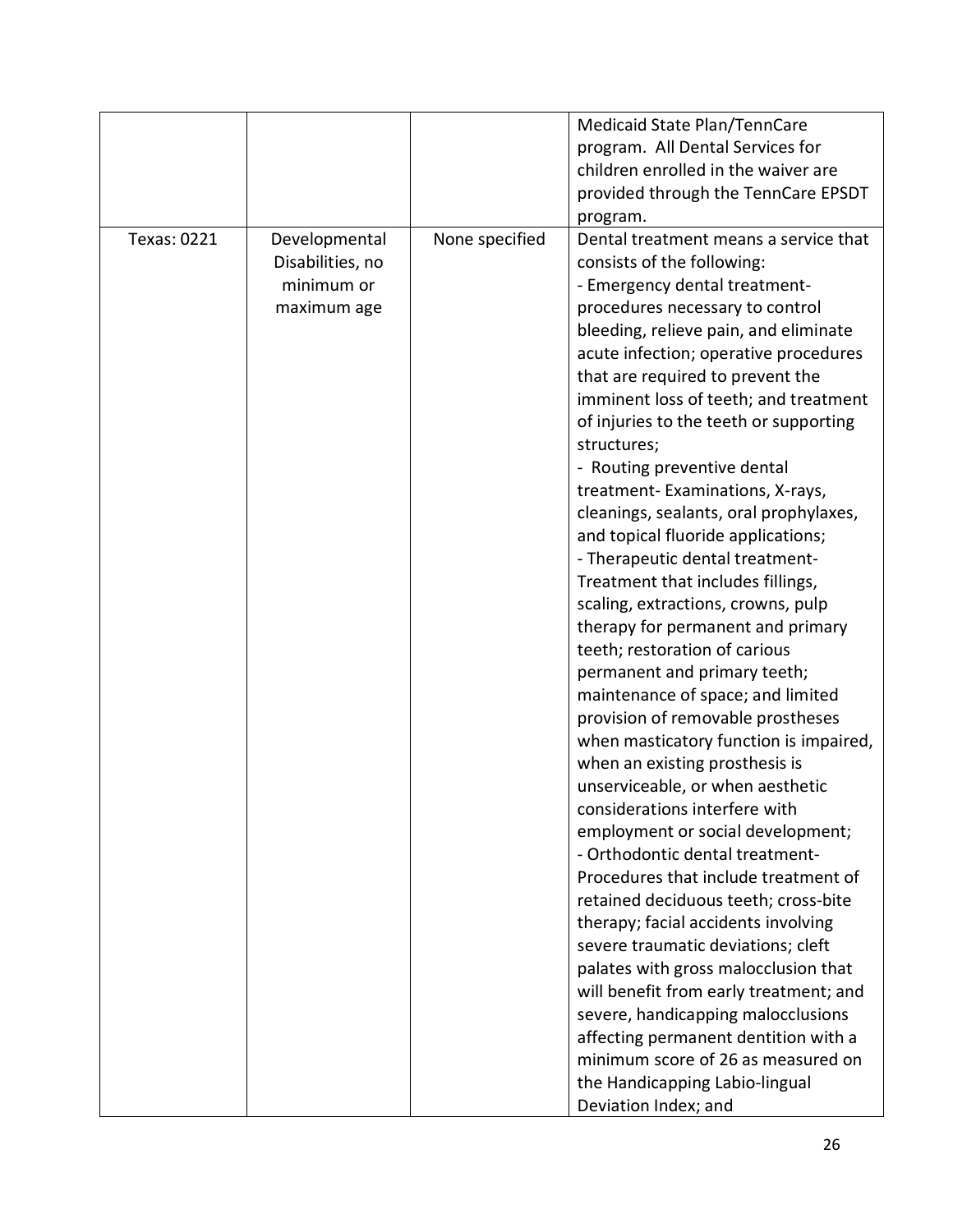|             |                                                                                                                                                                                                                                           |                                                                                                                                                                                                              | -Dental sedation- sedation necessary<br>to perform dental treatment including<br>non-routine anesthesia, (for example,<br>intravenous sedation, general<br>anesthesia, or sedative therapy prior<br>to routine procedures) but not<br>including administration of routine<br>local anesthesia only.                                                                                                                                                                                                                                                                                                                                                                                                                                                                                                                                                                                                                                                                                                                                                                                                                                                                                                                                                                                                                                                                                                |
|-------------|-------------------------------------------------------------------------------------------------------------------------------------------------------------------------------------------------------------------------------------------|--------------------------------------------------------------------------------------------------------------------------------------------------------------------------------------------------------------|----------------------------------------------------------------------------------------------------------------------------------------------------------------------------------------------------------------------------------------------------------------------------------------------------------------------------------------------------------------------------------------------------------------------------------------------------------------------------------------------------------------------------------------------------------------------------------------------------------------------------------------------------------------------------------------------------------------------------------------------------------------------------------------------------------------------------------------------------------------------------------------------------------------------------------------------------------------------------------------------------------------------------------------------------------------------------------------------------------------------------------------------------------------------------------------------------------------------------------------------------------------------------------------------------------------------------------------------------------------------------------------------------|
| Texas: 0281 | Individuals with<br>legal blindness,<br>deafness, or a<br>condition that<br>leads to deaf<br>blindness, and at<br>least one<br>additional<br>disability that<br>limits functional<br>abilities. No<br>minimum or<br>maximum age<br>limit. | \$2,500.00 per<br>service plan year<br>for routine<br>preventive,<br>therapeutic,<br>orthodontic, or<br>emergency<br>treatment and<br>\$2,000.00 per<br>individual per<br>service plan year<br>for sedation. | (A) Routine preventive, therapeutic,<br>orthodontic treatment, and emergency<br>dental treatment, to include:<br>1. Emergency dental treatment: Those<br>procedures necessary to control<br>bleeding, relieve pain, and eliminate<br>acute infection; operative procedures<br>that are required to prevent the<br>imminent loss of teeth; and treatment<br>of injuries to the teeth or supporting<br>structures.<br>2. Preventive dental treatment:<br>Examinations, X-rays, cleanings,<br>sealants, oral prophylaxes, and topical<br>fluoride applications.<br>3. Therapeutic dental treatment:<br>Treatment that includes, but is not<br>limited to: fillings, scaling, extractions,<br>crowns, pulp therapy for permanent<br>and primary teeth; restoration of<br>carious permanent and primary teeth;<br>maintenance of space; and limited<br>provision of removable prostheses<br>when masticatory function is impaired,<br>when an existing prosthesis is<br>unserviceable, or when aesthetic<br>considerations interfere with<br>employment or social development.<br>4. Orthodontic dental treatment:<br>Procedures that include treatment of<br>retained deciduous teeth; cross-bite<br>therapy; facial accidents involving<br>severe traumatic deviations; cleft<br>palates with gross malocclusion that<br>will benefit from early treatment; and<br>severe, handicapping malocclusions |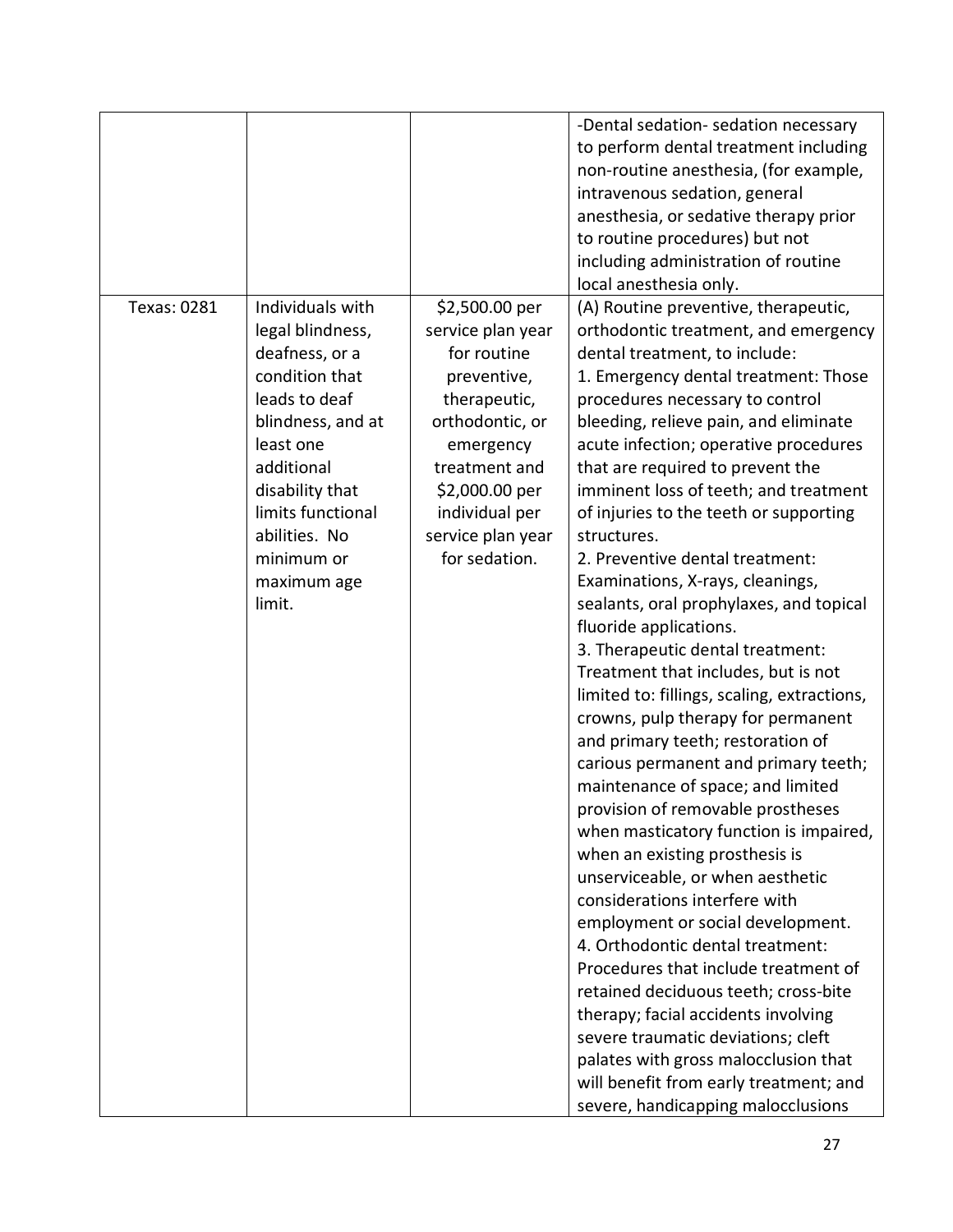|             |                                                                                    |                   | affecting permanent dentition with a<br>minimum score of 26 as measured on<br>the Handicapping Labio-lingual<br>Deviation Index.<br>(B) Sedation necessary to perform<br>dental treatment including non-<br>routine anesthesia, e.g., intravenous<br>sedation, general anesthesia, or<br>sedative therapy prior to routine<br>procedures. Sedation does not include<br>administration of routine local<br>anesthesia only.                                                                                                                                                                                                                                                                                                                                                                                                                                                                                                                                                                                                                             |
|-------------|------------------------------------------------------------------------------------|-------------------|--------------------------------------------------------------------------------------------------------------------------------------------------------------------------------------------------------------------------------------------------------------------------------------------------------------------------------------------------------------------------------------------------------------------------------------------------------------------------------------------------------------------------------------------------------------------------------------------------------------------------------------------------------------------------------------------------------------------------------------------------------------------------------------------------------------------------------------------------------------------------------------------------------------------------------------------------------------------------------------------------------------------------------------------------------|
| Texas: 0110 | Intellectual and<br>Developmental<br>Disabilities, no<br>minimum or<br>maximum age | $$1,000$ per year | (A) Emergency dental treatment.<br>Those procedures necessary to control<br>bleeding, relieve pain, and eliminate<br>acute infection; operative procedures<br>that are required to prevent the<br>imminent loss of teeth; and treatment<br>of injuries to the teeth or supporting<br>structures.<br>(B) Preventive dental treatment.<br>Examinations, oral prophylaxes, and<br>topical fluoride applications.<br>(C) Therapeutic dental treatment.<br>Treatment that includes, but is not<br>limited to, pulp therapy for permanent<br>and primary teeth; restoration of<br>carious permanent and primary teeth;<br>maintenance of space; and limited<br>provision of removable prostheses<br>when masticatory function is impaired,<br>when an existing prosthesis is<br>unserviceable, or when aesthetic<br>considerations interfere with<br>employment or social development.<br>For example, an individual who has a<br>severe dental deformity may receive<br>aesthetic treatment to enhance their<br>opportunities for community<br>integration. |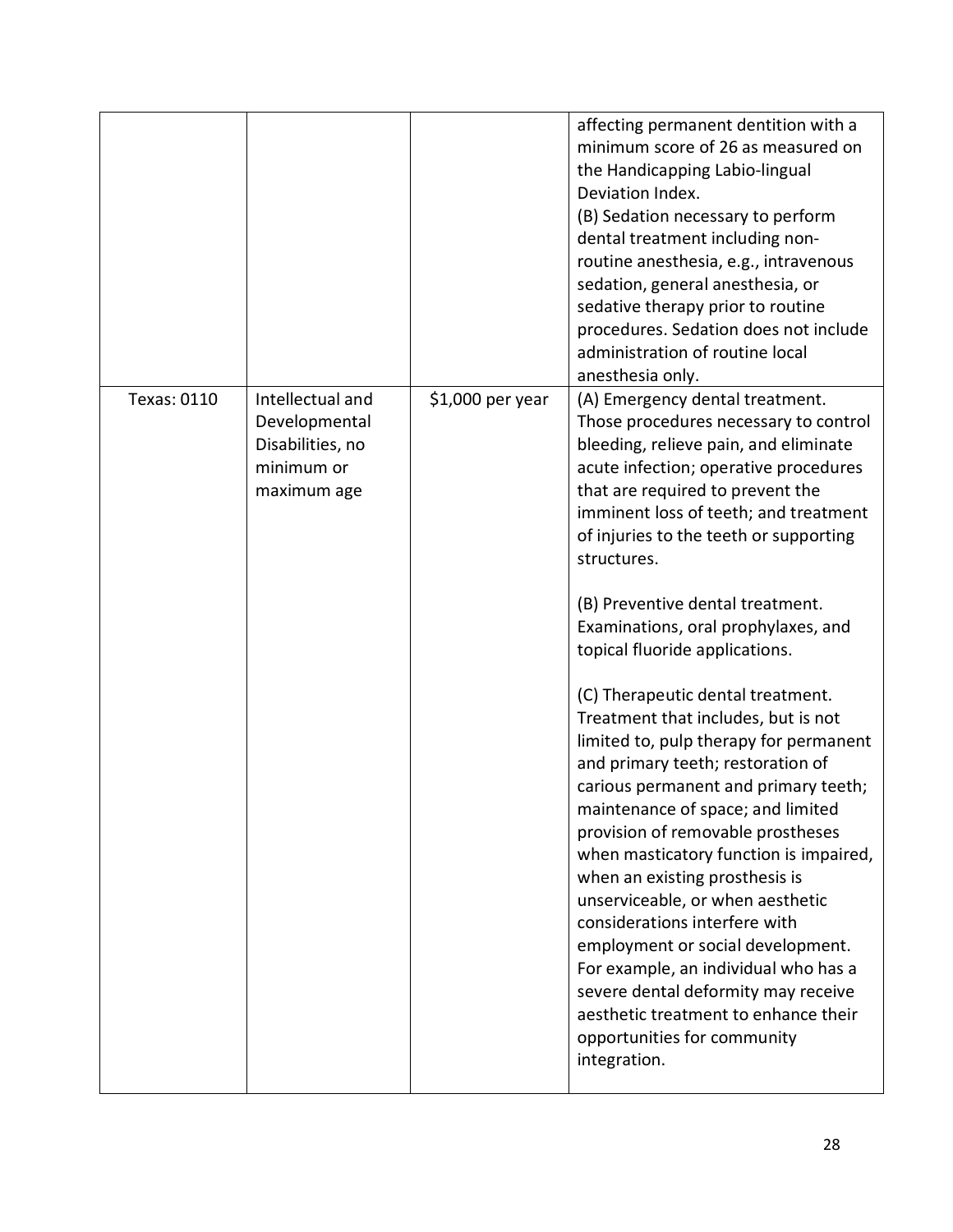| Texas: 0403 | Intellectual and                                               | \$1,108.06 per | (D) Orthodontic dental treatment.<br>Procedures that include treatment of<br>retained deciduous teeth; cross-bite<br>therapy; facial accidents involving<br>severe traumatic deviations; cleft<br>palates with gross malocclusion that<br>will benefit from early treatment; and<br>severe, handicapping malocclusions<br>affecting permanent dentition with a<br>minimum score of 26 as measured on<br>the Handicapping Labio-lingual<br>Deviation Index.<br>Elements of this component include                                                                                                                                                                                                                                                                                                                                                                                                                                                                                                                                                                                                                                                         |
|-------------|----------------------------------------------------------------|----------------|----------------------------------------------------------------------------------------------------------------------------------------------------------------------------------------------------------------------------------------------------------------------------------------------------------------------------------------------------------------------------------------------------------------------------------------------------------------------------------------------------------------------------------------------------------------------------------------------------------------------------------------------------------------------------------------------------------------------------------------------------------------------------------------------------------------------------------------------------------------------------------------------------------------------------------------------------------------------------------------------------------------------------------------------------------------------------------------------------------------------------------------------------------|
|             | Developmental<br>Disabilities, no<br>minimum or<br>maximum age | year           | the following:<br>(A)<br>Emergency dental treatment.<br>Those procedures necessary to control<br>bleeding, relieve pain, and eliminate<br>acute infection; operative procedures<br>that are required to prevent the<br>imminent loss of teeth; and treatment<br>of injuries to the teeth or supporting<br>structures.<br>Preventive dental treatment.<br>(B)<br>Examinations, oral prophylaxes, and<br>topical fluoride applications.<br>(C)<br>Therapeutic dental treatment.<br>Treatment that includes, but is not<br>limited to, pulp therapy for permanent<br>and primary teeth; restoration of<br>carious permanent and primary teeth;<br>maintenance of space; and limited<br>provision of removable prostheses<br>when masticatory function is impaired,<br>when an existing prosthesis is<br>unserviceable, or when aesthetic<br>considerations interfere with<br>employment or social development.<br>Orthodontic dental treatment.<br>(D)<br>Procedures that include treatment of<br>retained deciduous teeth; cross bite<br>therapy; facial accidents involving<br>severe traumatic deviations; cleft<br>palates with gross malocclusion that |
|             |                                                                |                | will benefit from early treatment; and                                                                                                                                                                                                                                                                                                                                                                                                                                                                                                                                                                                                                                                                                                                                                                                                                                                                                                                                                                                                                                                                                                                   |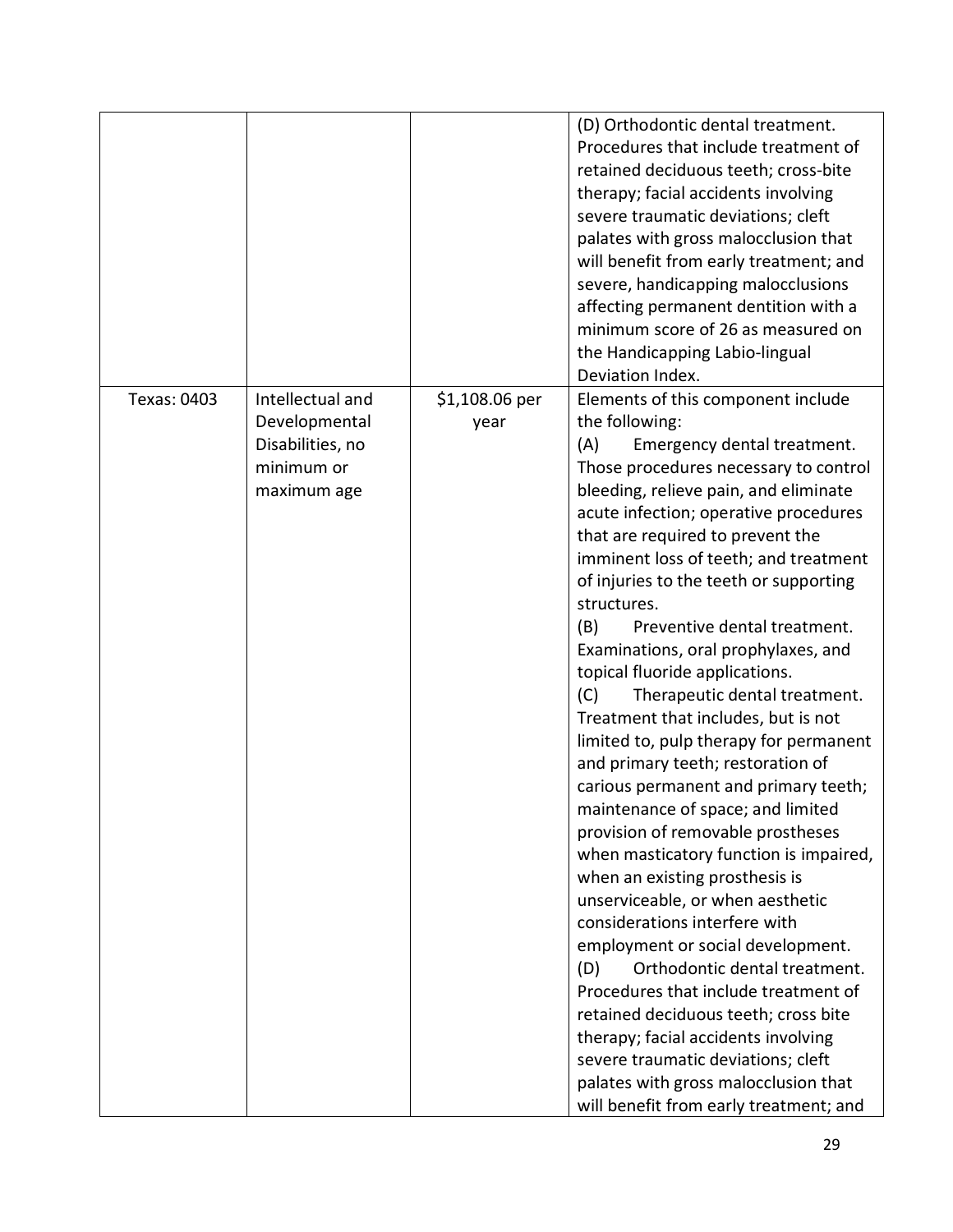|  |            | severe, handicapping malocclusions<br>affecting permanent dentition with a<br>minimum score of 26 as measured on<br>the Handicapping Labio-lingual |
|--|------------|----------------------------------------------------------------------------------------------------------------------------------------------------|
|  |            | Deviation Index. Cosmetic orthodontia<br>is excluded from the dental treatment                                                                     |
|  | component. |                                                                                                                                                    |